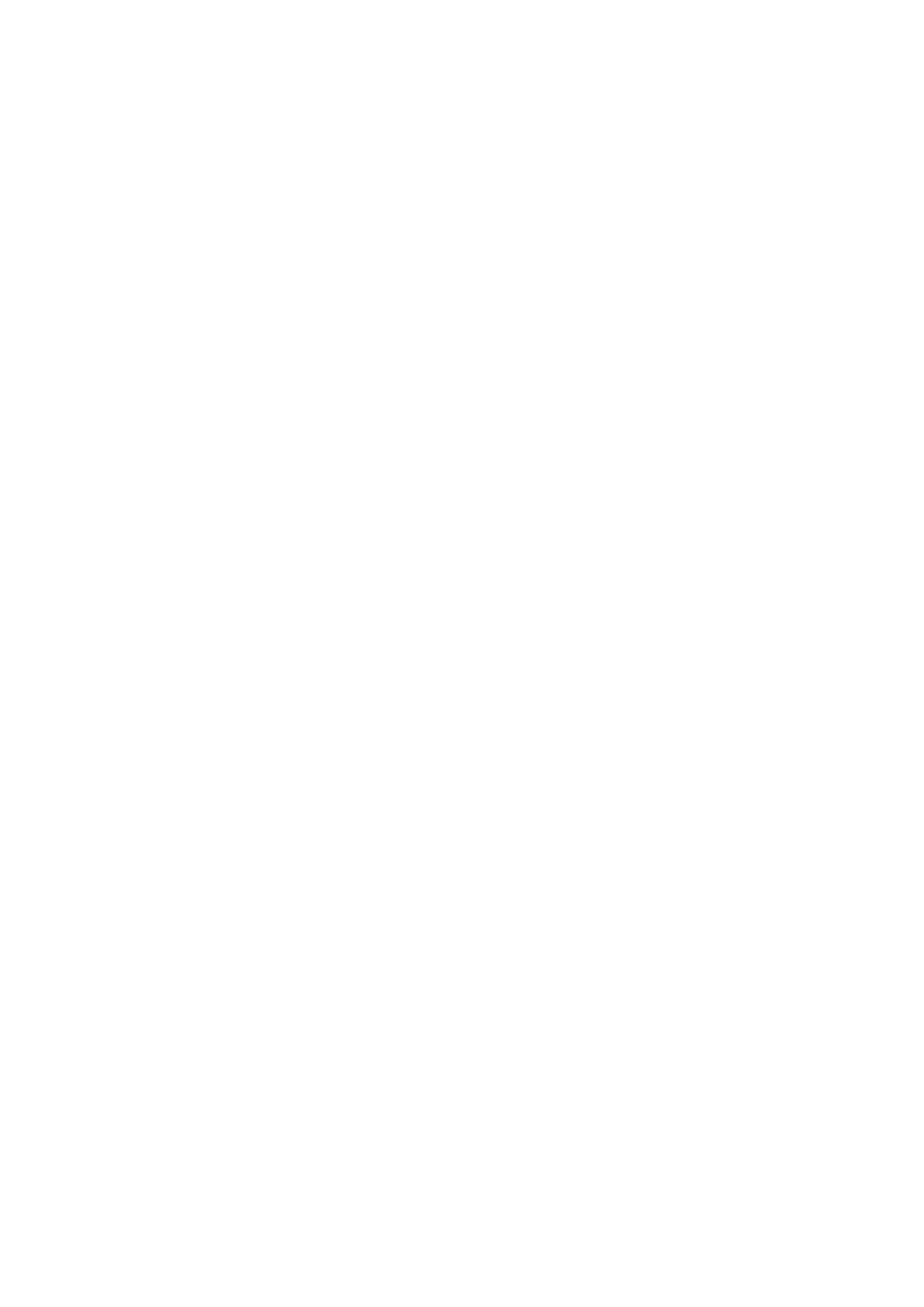

Ellan Vannin

# **POWERS OF ATTORNEY A CT 1987**

# **Index**

| <b>Section</b>                           |                                                                            |    |  |  |
|------------------------------------------|----------------------------------------------------------------------------|----|--|--|
|                                          | <b>ENDURING POWERS OF ATTORNEY</b>                                         | 5  |  |  |
| 1                                        | Enduring power of attorney to survive mental incapacity of donor 5         |    |  |  |
| 2                                        |                                                                            |    |  |  |
| 3                                        |                                                                            |    |  |  |
|                                          | ACTION ON ACTUAL OR IMPENDING INCAPACITY OF DONOR                          | 8  |  |  |
| 4                                        |                                                                            |    |  |  |
| 5                                        |                                                                            |    |  |  |
| 6                                        |                                                                            |    |  |  |
| <b>LEGAL POSITION AFTER REGISTRATION</b> |                                                                            |    |  |  |
| 7                                        |                                                                            |    |  |  |
| 8                                        |                                                                            |    |  |  |
|                                          | PROTECTION OF ATTORNEY AND THIRD PARTIES                                   | 13 |  |  |
| 9                                        | Protection of attorney and third persons where power invalid or revoked 13 |    |  |  |
|                                          | <b>SUPPLEMENTARY</b>                                                       | 14 |  |  |
| 10                                       | Application of Mental Health Act provisions relating to the judge14        |    |  |  |
| 11                                       |                                                                            |    |  |  |
| 12                                       | Power to modify pre-registration requirements in certain cases16           |    |  |  |
| 13                                       |                                                                            |    |  |  |
| 14                                       |                                                                            |    |  |  |
|                                          | <b>SCHEDULE 1</b>                                                          | 19 |  |  |
| NOTIFICATION PRIOR TO REGISTRATION<br>19 |                                                                            |    |  |  |
| <b>SCHEDULE 2</b><br>22                  |                                                                            |    |  |  |
|                                          | FURTHER PROTECTION OF ATTORNEY AND THIRD PERSONS                           | 22 |  |  |

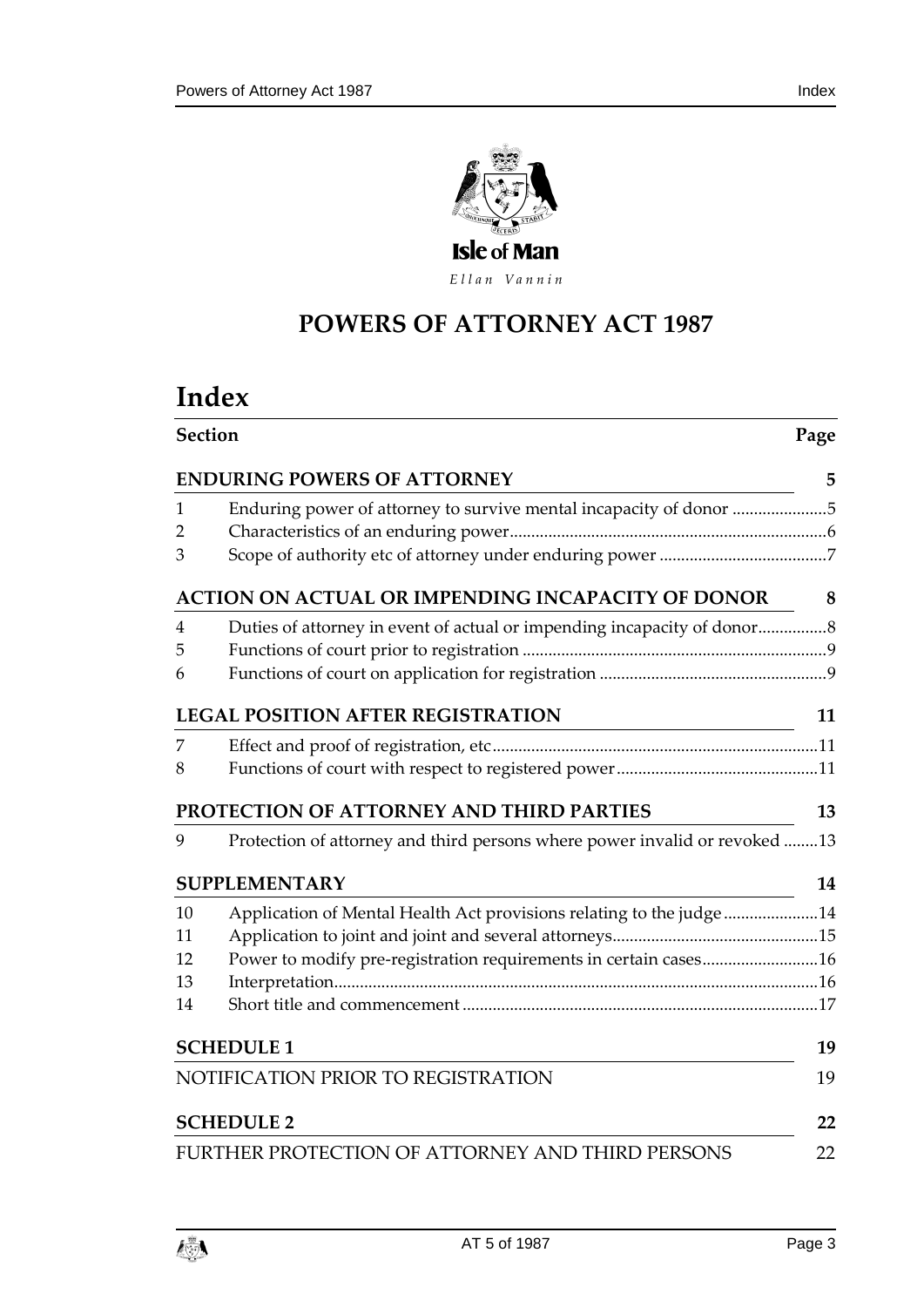| <b>SCHEDULE 3</b>                     | 22  |
|---------------------------------------|-----|
| JOINT AND JOINT AND SEVERAL ATTORNEYS | 22. |
| <b>ENDNOTES</b>                       | 25  |
| <b>TABLE OF LEGISLATION HISTORY</b>   | 25. |
| TABLE OF RENUMBERED PROVISIONS        | 25. |
| <b>TABLE OF ENDNOTE REFERENCES</b>    | 25  |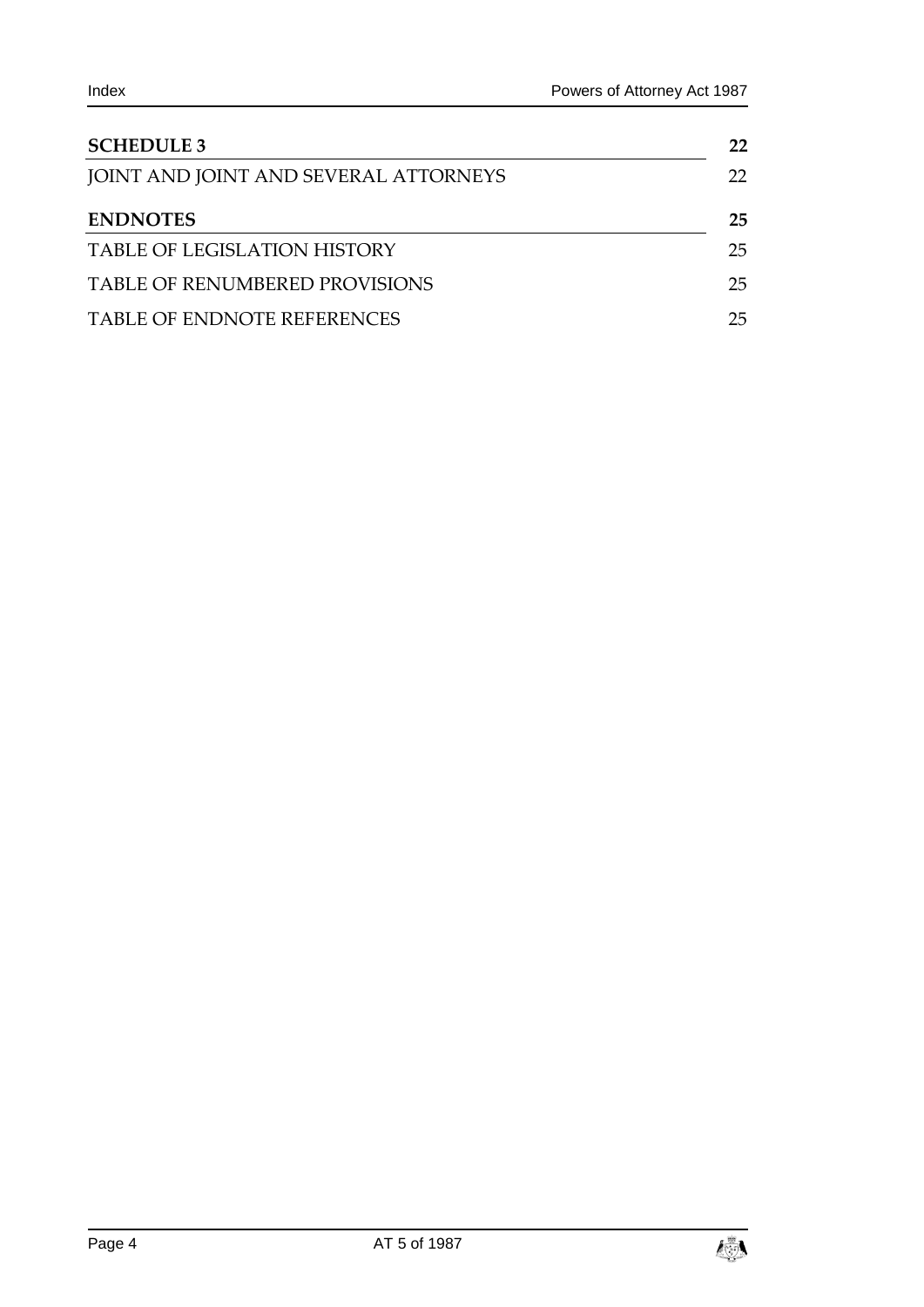

# **POWERS OF ATTORNEY A CT 1987**

*Received Royal Assent: 10 August 1987 Passed: 20 October 1987 Commenced 1 January 1988*

**AN ACT** to enable powers of attorney to be created which will survive any subsequent mental incapacity of the donor and to make provision in connection with such powers.

# **ENDURING POWERS OF ATTORNEY**

- <span id="page-4-1"></span><span id="page-4-0"></span>**1 Enduring power of attorney to survive mental incapacity of donor** [P1985/29/1]
	- (1) Where an individual creates a power of attorney which is an enduring power within the meaning of this Act then —
		- (a) the power shall not be revoked by any subsequent mental incapacity of his; but
		- (b) upon such incapacity supervening the donee of the power may not do anything under the authority of the power except as provided by subsection (2) or as directed or authorised by the court under section 5, unless or, as the case may be, until the instrument creating the power is registered under section 6; and
		- (c) section 4 of the *Powers of Attorney Act 1983* (protection of donee and third persons) so far as applicable shall apply while paragraph (b) operates to suspend the donee's authority to act under the power as if the power had been revoked by the donor's mental incapacity.
	- (2) Notwithstanding subsection (1)(b), where the attorney has made an application for registration of the instrument then, until the application has been initially determined, the attorney may take action under the power —
		- (a) to maintain the donor or prevent loss to his estate; or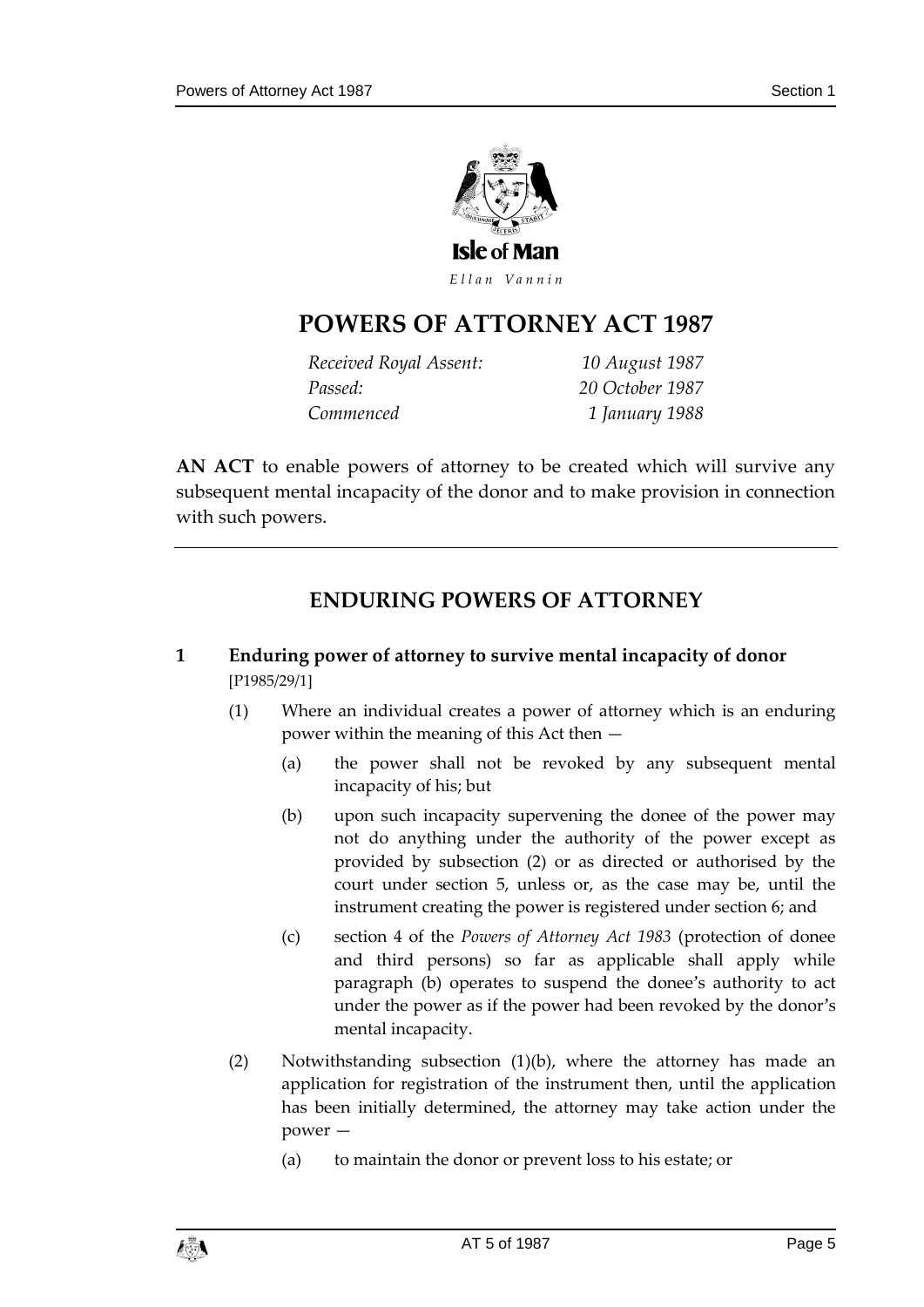- (b) to maintain himself or other persons in so far as section 3(4) permits him to do so.
- (3) Where the attorney purports to act as provided by subsection (2) then, in favour of a person who deals with him without knowledge that the attorney is acting otherwise than in accordance with subsection (2)(a) or (b), the transaction between them shall be as valid as if the attorney were acting in accordance with subsection (2)(a) or (b).

#### <span id="page-5-0"></span>**2 Characteristics of an enduring power**

[P1985/29/2]

- (1) Subject to subsections (7) and (9) and section 11, a power of attorney is an enduring power within the meaning of this Act if the instrument which creates the power —
	- (a) is in the prescribed form; and
	- (b) was executed in the prescribed manner by the donor and the attorney; and
	- (c) incorporated at the time of execution by the donor the prescribed explanatory information.
- (2) The Clerk of the Rolls shall make regulations as to the form and execution of instruments creating enduring powers and the regulations shall contain such provisions as appear to him to be appropriate for securing —
	- (a) that no document is used to create an enduring power which does not incorporate such information explaining the general effect of creating or accepting the power as may be prescribed; and
	- (b) that such instruments include statements to the following effect  $-$ 
		- (i) by the donor, that he intends the power to continue in spite of any supervening mental incapacity of his;
		- (ii) by the donor, that he read or had read to him the information explaining the effect of creating the power;
		- (iii) by the attorney, that he understands the duty of registration imposed by this Act.
- (3) Regulations under subsection  $(2)$ 
	- (a) may include different provision for cases where more than one attorney is to be appointed by the instrument than for cases where only one attorney is to be appointed; and
	- (b) may, if they amend or revoke any regulations previously made under that subsection, include saving and transitional provisions.
- (4) Regulations under subsection (2) shall not have effect unless they are approved by Tynwald.

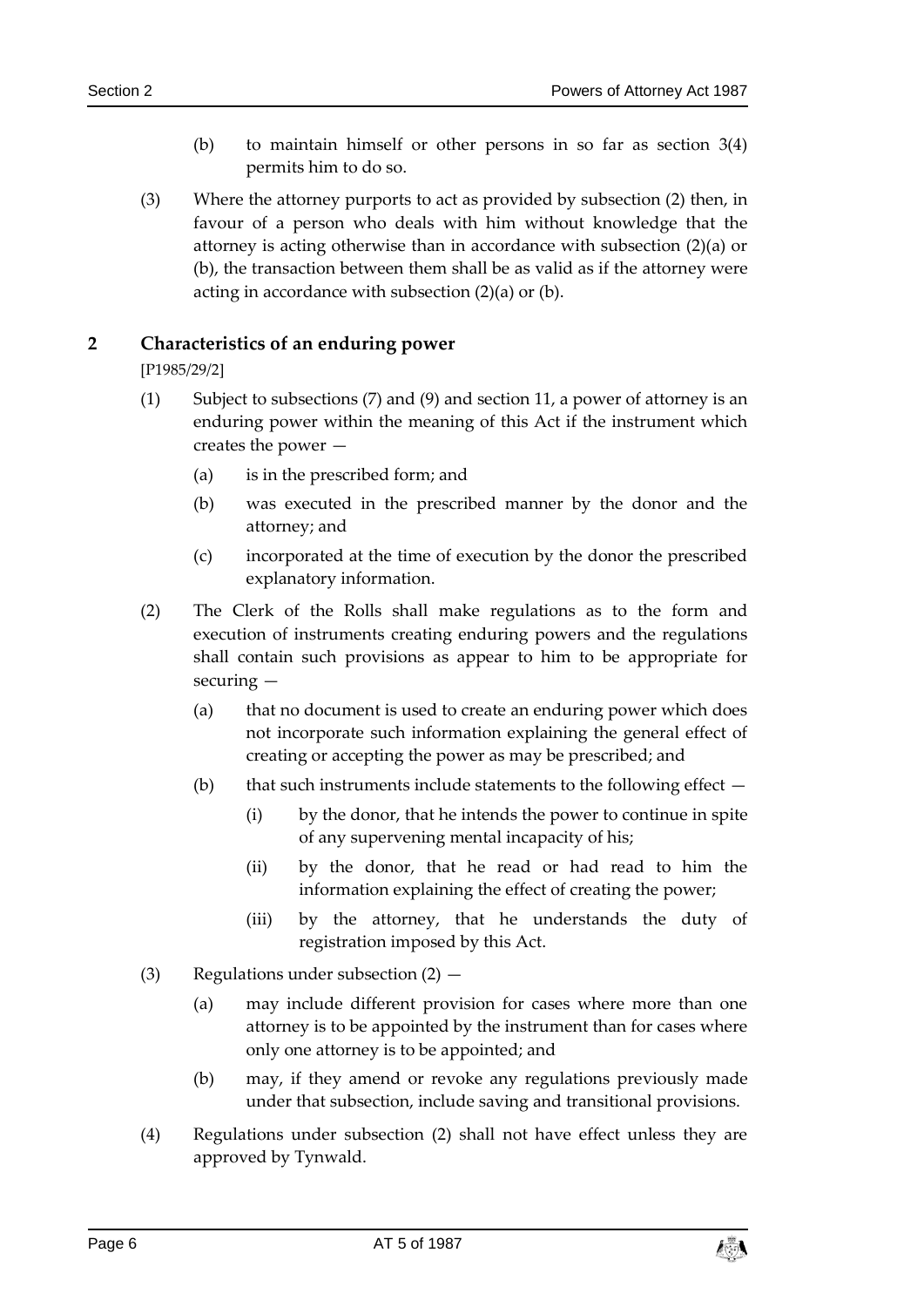- (5) An instrument in the prescribed form purporting to have been executed in the prescribed manner shall be taken, in the absence of evidence to the contrary, to be a document which incorporated at the time of execution by the donor the prescribed explanatory information.
- (6) Where an instrument differs in an immaterial respect in form or mode of expression from the prescribed form the instrument shall be treated as sufficient in point of form and expression.
- (7) A power of attorney cannot be an enduring power unless, when he executes the instrument creating it, the attorney is —
	- (a) an individual who has attained 18 years and is not bankrupt; or
	- (b) a trust corporation.
- $(8)$ **1**
- (9) A power of attorney which gives the attorney a right to appoint a substitute or successor cannot be an enduring power.
- (10) An enduring power shall be revoked by the bankruptcy of the attorney whatever the circumstances of the bankruptcy.
- (11) An enduring power shall be revoked on the exercise by the judge of any of his powers under Part 7 of the *Mental Health Act 1998* if, but only if, the judge so directs.**<sup>2</sup>**
- (12) No disclaimer of an enduring power, whether by deed or otherwise, shall be valid unless and until the attorney gives notice of it to the donor or, where section 4(6) or 7(1) applies, to the Chief Registrar.
- (13) In this section "prescribed" means prescribed under subsection (2).

#### <span id="page-6-0"></span>**3 Scope of authority etc of attorney under enduring power**

[P1985/29/3]

- (1) An enduring power may confer general authority (as defined in subsection (2)) on the attorney to act on the donor's behalf in relation to all or a specified part of the property and affairs of the donor or may confer on him authority to do specified things on the donor's behalf and the authority may, in either case, be conferred subject to conditions and restrictions.
- (2) Where an instrument is expressed to confer general authority on the attorney it operates to confer, subject to the restriction imposed by subsection (5) and to any conditions or restrictions contained in the instrument, authority to do on behalf of the donor anything which the donor can lawfully do by an attorney.
- (3) ...... **3**
- (4) Subject to any conditions or restrictions contained in the instrument, an attorney under an enduring power, whether general or limited, may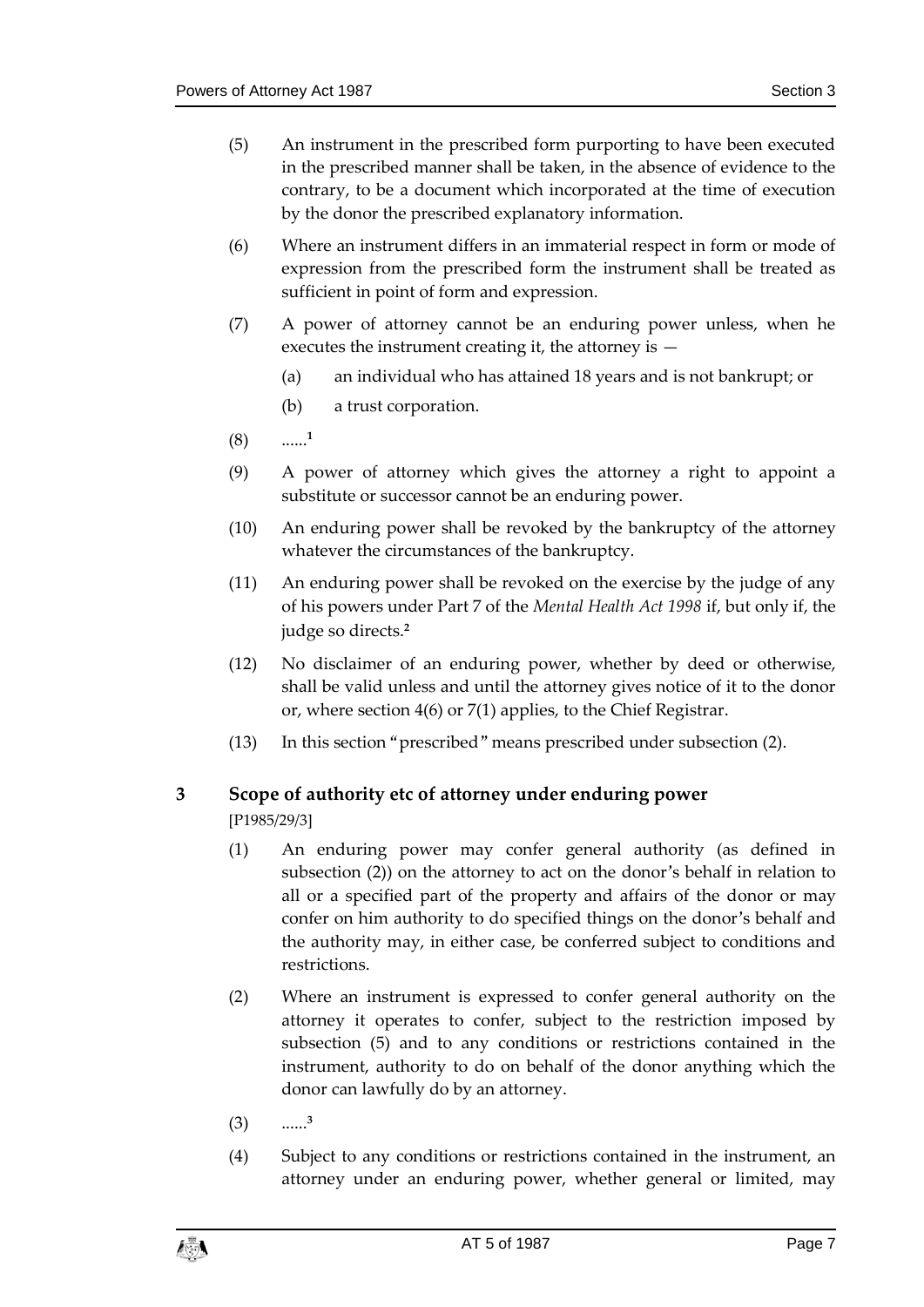(without obtaining any consent) act under the power so as to benefit himself or other persons than the donor to the following extent but no further, that is to say —

- (a) he may so act in relation to himself or in relation to any other person if the donor might be expected to provide for his or that person's needs respectively; and
- (b) he may do whatever the donor might be expected to do to meet those needs.
- (5) Without prejudice to subsection (4) but subject to any conditions or restrictions contained in the instrument, an attorney under an enduring power, whether general or limited, may (without obtaining any consent) dispose of the property of the donor by way of gift to the following extent but no further, that is to say —
	- (a) he may make gifts of a seasonal nature or at a time, or on an anniversary, of a birth, marriage or the formation of a civil partnership, to persons (including himself) who are related to or connected with the donor, and**<sup>4</sup>**

[Ed. note: Para 80 of the *Civil Partnership Act 2011* Sch 14 provides as follows: "Paragraphs 78 and 79 apply in relation to the exercise of powers under enduring powers of attorney created before the passing of this Act [15/3/2011] as well as in relation to those created on or after its passing.". The amendment to para (a) above was effected by para 78 of the *Civil Partnership Act 2011* Sch 14.]

(b) he may make gifts to any charity to whom the donor made or might be expected to make gifts,

provided that the value of each such gift is not unreasonable having regard to all the circumstances and in particular the size of the donor's estate.

# <span id="page-7-0"></span>**ACTION ON ACTUAL OR IMPENDING INCAPACITY OF DONOR**

#### <span id="page-7-1"></span>**4 Duties of attorney in event of actual or impending incapacity of donor** [P1985/29/4]

- (1) If the attorney under an enduring power has reason to believe that the donor is or is becoming mentally incapable, subsections (2) to (6) shall apply.
- (2) The attorney shall, as soon as practicable, make an application to the judge for the registration of the instrument creating the power.
- (3) Before making an application for registration the attorney shall comply with the provisions as to notice set out in Schedule 1.

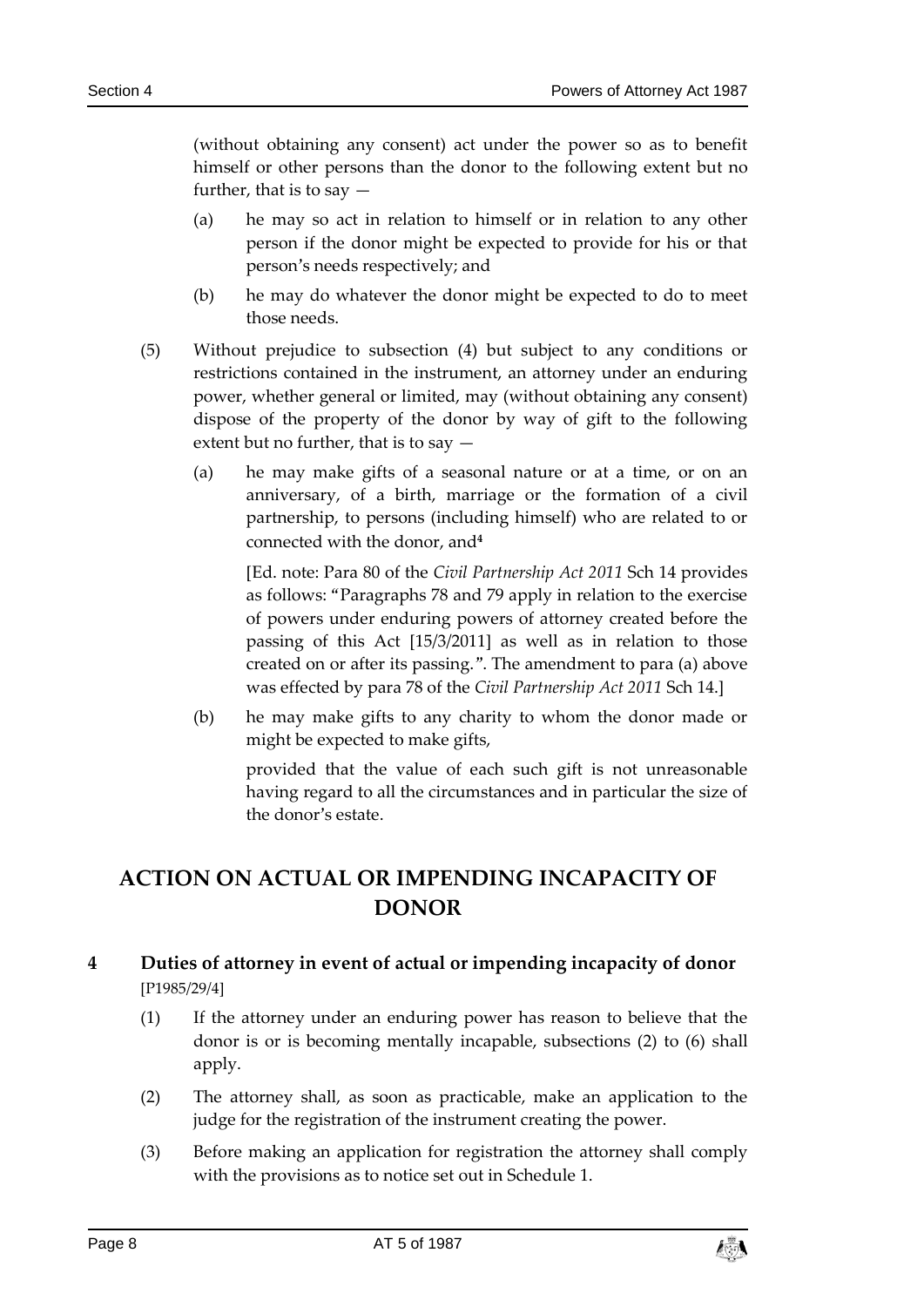- (4) An application for registration shall be made in the prescribed form and shall contain such statements as may be prescribed.
- (5) The attorney may, before making an application for the registration of the instrument, refer to the judge for his determination any question as to the validity of the power, and he shall comply with any direction given to him by the judge on that determination.
- (6) No disclaimer of the power shall be valid unless and until the attorney gives notice of it to the Chief Registrar.
- (7) Any person who, in an application for registration, makes a statement which he knows to be false in a material particular shall be liable —
	- (a) on conviction on information, to imprisonment for a term not exceeding 2 years or to a fine, or both; and
	- (b) on summary conviction, to imprisonment for a term not exceeding 6 months or to a fine not exceeding £5,000, or both.
- (8) In this section and Schedule 1 "**prescribed**" means prescribed by rules.

#### <span id="page-8-0"></span>**5 Functions of court prior to registration**

#### [P1985/29/5]

Where the judge has reason to believe that the donor of an enduring power may be, or may be becoming, mentally incapable, and the judge is of the opinion that it is necessary, before the instrument creating the power is registered, to exercise any power with respect to the power of attorney appointed to act under it which would become exercisable under section 8(2) on its registration, the judge may exercise that power under this section and may do so whether the attorney has or has not made an application to the judge for the registration of the instrument.

#### <span id="page-8-1"></span>**6 Functions of court on application for registration**

[P1985/29/6]

- (1) The Chief Registrar shall maintain in accordance with rules a register of enduring powers of attorney, in which there shall be entered such particulars as may be prescribed by rules of every instrument ordered by the judge to be registered under this section, and shall file in the General Registry a copy of every such instrument.
- (2) In any case where
	- (a) an application for registration is made in accordance with section 4(3) and (4), and
	- (b) neither subsection (3) nor subsection (5) applies,

the judge shall order that the instrument to which the application relates be registered.

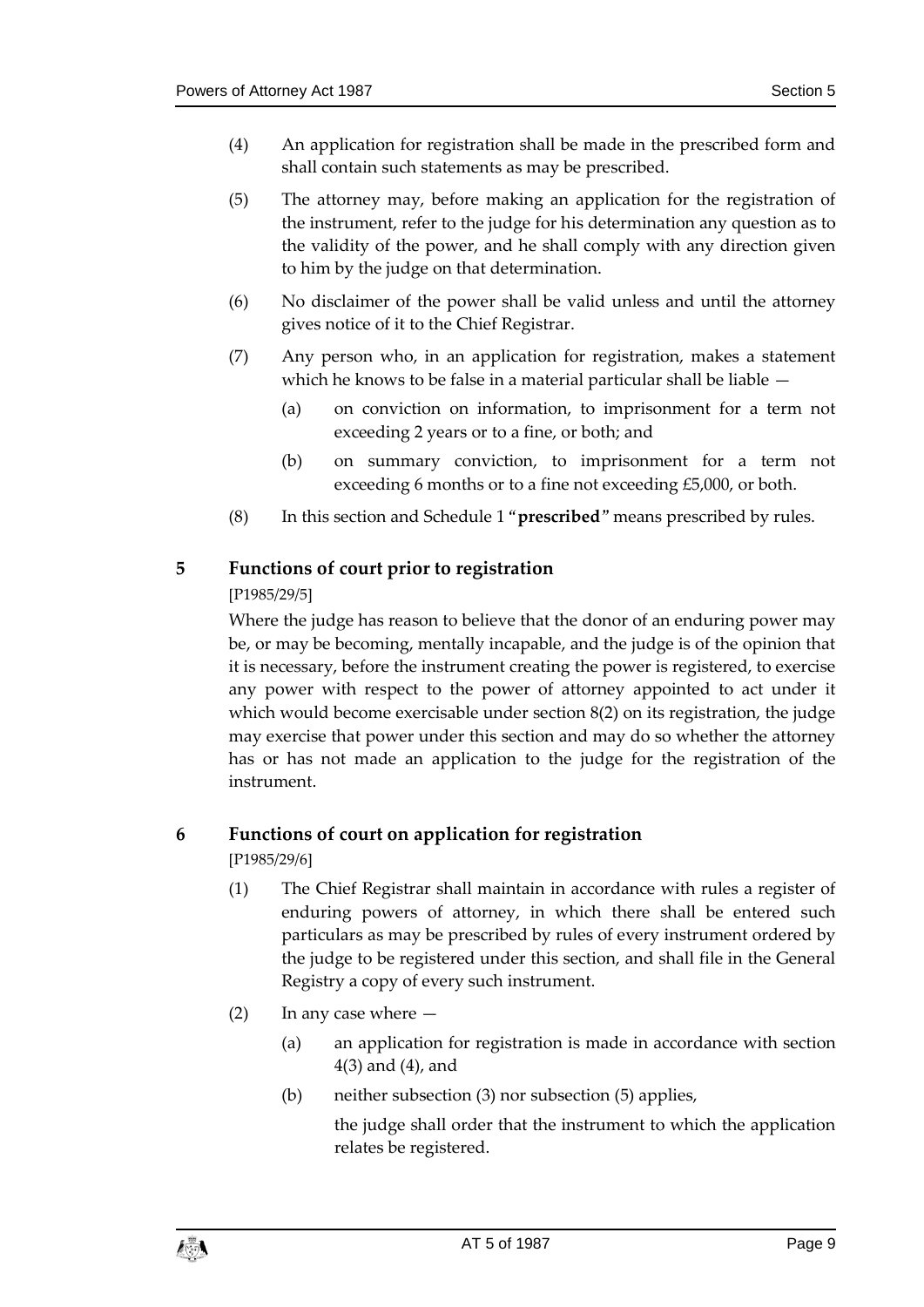- (3) Where it appears to the judge that there is in force under Part 7 of the *Mental Health Act 1998* an order appointing a receiver for the donor but the power has not also been revoked then, unless he directs otherwise, the judge shall not exercise or further exercise his functions under this section but shall refuse the application for registration.**<sup>5</sup>**
- (4) Where it appears from an application for registration that notice of it has not been given under Schedule 1 to some person entitled to receive it (other than a person in respect of whom the attorney has been dispensed or is otherwise exempt from the requirement to give notice) the judge shall direct that the application be treated for the purposes of this Act as having been made in accordance with section 4(3), if the judge is satisfied that, as regards each such person —
	- (a) it was undesirable or impracticable for the attorney to give him notice; or
	- (b) no useful purpose is likely to be served by giving him notice.
- (5) If, in the case of an application for registration  $-$ 
	- (a) a valid notice of objection to the registration is received by the Chief Registrar before the expiry of the period of 5 weeks beginning with the date or, as the case may be, the latest date on which the attorney gave notice to any person under Schedule 1, or
	- (b) it appears from the application that there is no one to whom notice has been given under paragraph 1 of that Schedule, or
	- (c) the judge has reason to believe that appropriate inquiries might bring to light evidence on which he could be satisfied that one of the grounds of objection set out in subsection (6) was established,

the judge shall neither order that the instrument be registered nor refuse the application until he has made or caused to be made such inquiries (if any) as he thinks appropriate in the circumstances of the case.

- (6) For the purposes of this Act a notice of objection to the registration of an instrument is valid if the objection is made on one or more of the following grounds, namely —
	- (a) that the power purported to have been created by the instrument was not valid as an enduring power of attorney;
	- (b) that the power created by the instrument no longer subsists;
	- (c) that the application is premature because the donor is not yet becoming mentally incapable;
	- (d) that fraud or undue pressure was used to induce the donor to create the power;
	- (e) that, having regard to all the circumstances and in particular the attorney's relationship to or connection with the donor, the attorney is unsuitable to be the donor's attorney.

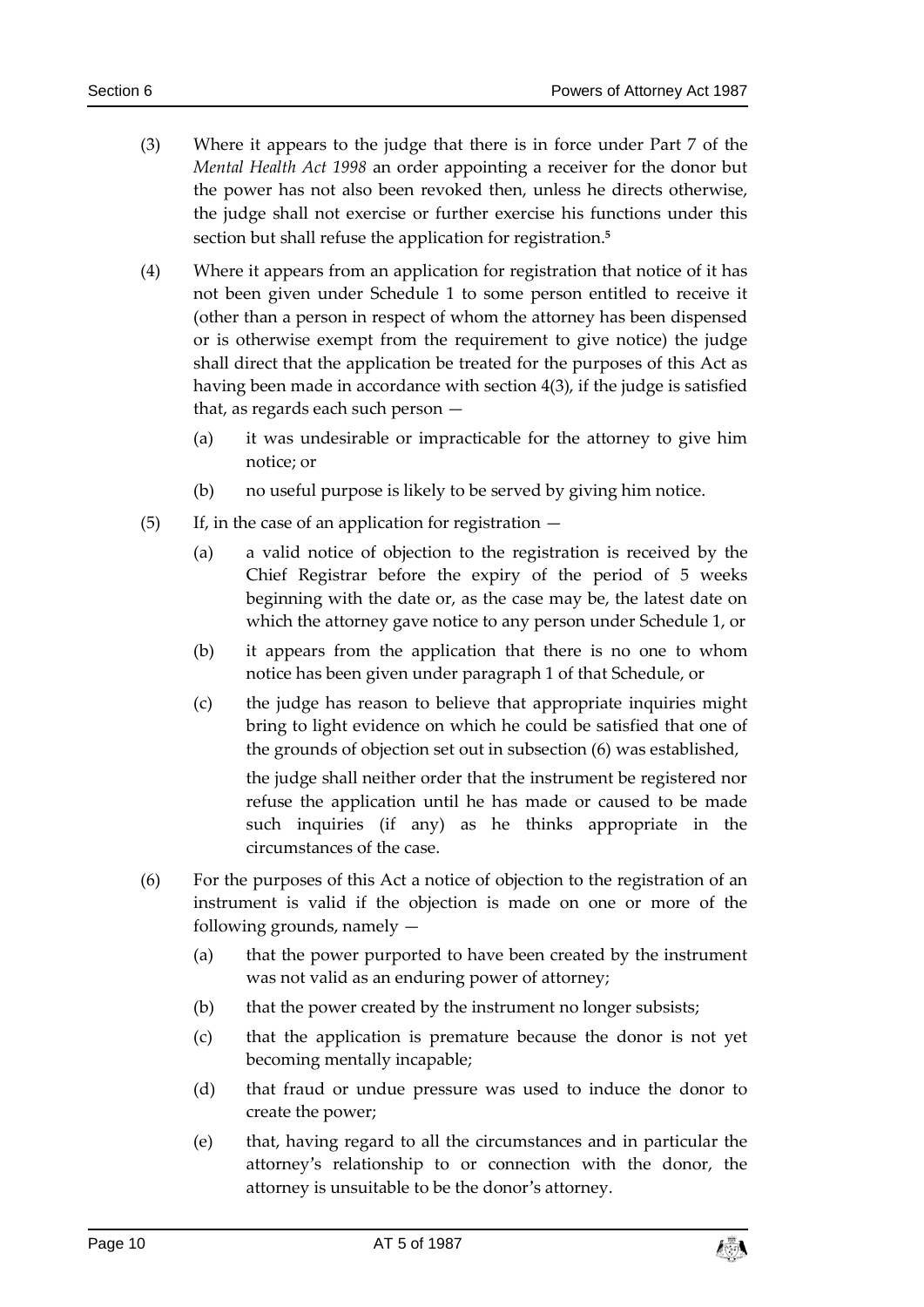- (7) If, in a case where subsection (5) applies, any of the grounds of objection in subsection (6) is established to the satisfaction of the judge, he shall refuse the application but if, in such a case, he is not so satisfied, he shall order that the instrument to which the application relates be registered.
- (8) Where the judge refuses an application for registration on ground (d) or (e) in subsection (6), he shall by order revoke the power created by the instrument.
- <span id="page-10-0"></span>(9) Where the judge refuses an application for registration on any ground other than that specified in subsection  $(6)(c)$ , the instrument shall be delivered up to be cancelled, unless the judge otherwise directs.

# **LEGAL POSITION AFTER REGISTRATION**

#### <span id="page-10-1"></span>**7 Effect and proof of registration, etc**

[P1985/29/7]

- (1) The effect of the registration of an instrument under section 6 is that  $-$ 
	- (a) no revocation of the power by the donor shall be valid unless and until the judge confirms the revocation under section 8(3);
	- (b) no disclaimer of the power shall be valid unless and until the attorney gives notice of it to the Chief Registrar;
	- (c) the donor may not extend or restrict the scope of the authority conferred by the instrument and no instruction or consent given by him after registration shall, in the case of a consent, confer any right and, in the case of an instruction, impose or confer any obligation or right on or create any liability of the attorney or other persons having notice of the instruction or consent.
- (2) Subsection (1) applies for so long as the instrument is registered under section 6, whether or not the donor is for the time being mentally incapable.
- (3) A document purporting to be an office copy of an instrument registered under this Act shall be evidence of the contents of the instrument and of the fact that it has been so registered.
- (4) Subsection (3) is without prejudice to section 2 of the *Powers of Attorney Act 1983* (proof by certified copies) and to any other method of proof authorised by law.

#### <span id="page-10-2"></span>**8 Functions of court with respect to registered power**

[P1985/29/8]

(1) Where an instrument has been registered under section 6, the judge shall have the following functions with respect to the power and the donor of and the attorney appointed to act under the power.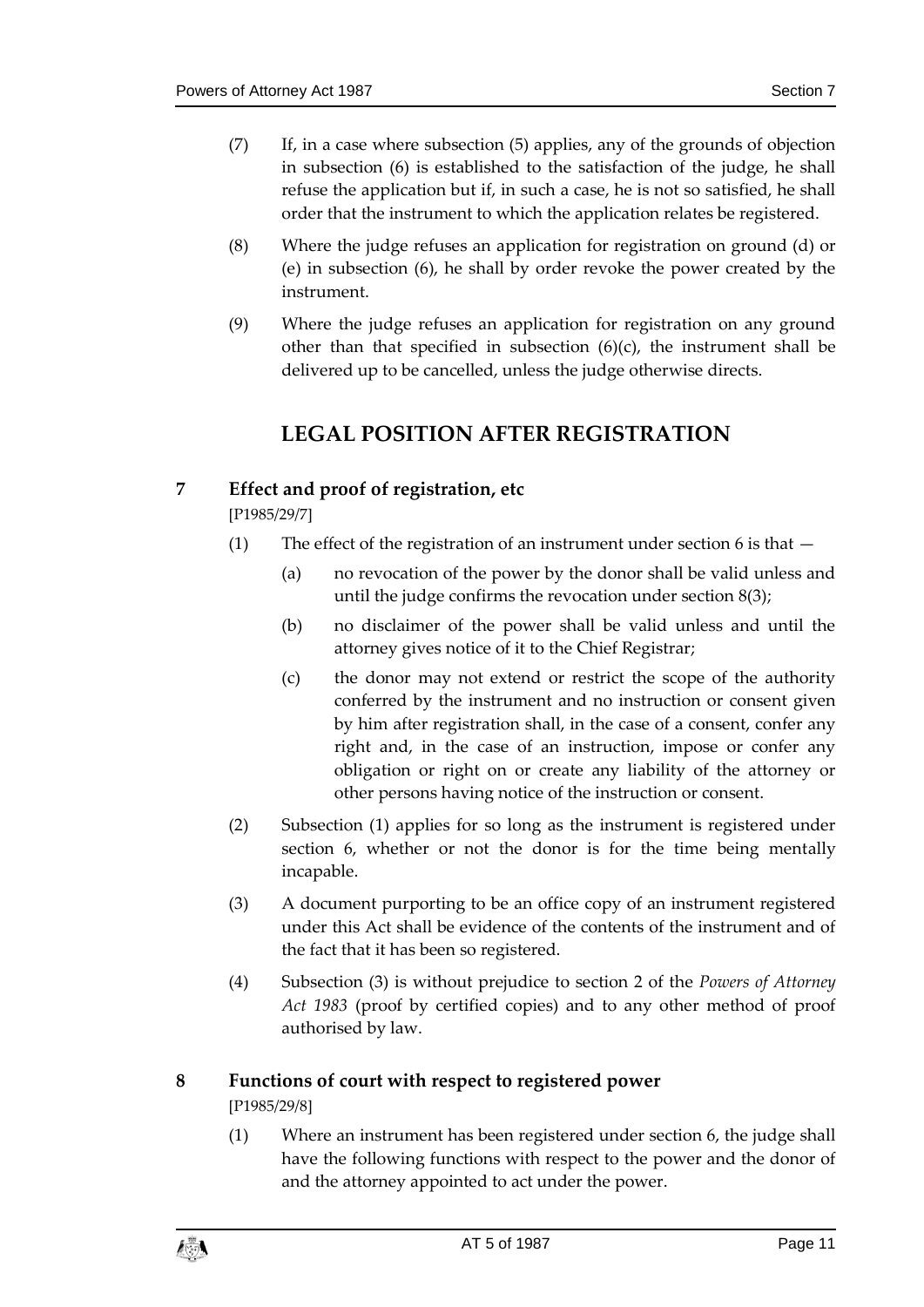#### (2) The judge may  $-$

- (a) determine any question as to the meaning or effect of the instrument;
- (b) give directions with respect to  $-$ 
	- (i) the management or disposal by the attorney of the property and affairs of the donor;
	- (ii) the rendering of accounts by the attorney and the production of the records kept by him for the purpose;
	- (iii) the remuneration or expenses of the attorney, whether or not in default of or in accordance with any provision made by the instrument, including directions for the repayment of excessive or the payment of additional remuneration;
- (c) require the attorney to furnish information or produce documents or things in his possession as attorney;
- (d) give any consent or authorisation to act which the attorney would have to obtain from a mentally capable donor;
- (e) authorise the attorney to act so as to benefit himself or other persons than the donor otherwise than in accordance with section 3(4) and (5) (but subject to any conditions or restrictions contained in the instrument);
- (f) relieve the attorney wholly or partly from any liability which he has or may have incurred on account of a breach of his duties as attorney.
- (3) On application made for the purpose by or on behalf of the donor, the judge shall confirm the revocation of the power if satisfied that the donor has done whatever is necessary in law to effect an express revocation of the power and was mentally capable of revoking a power of attorney when he did so (whether or not he is so when the judge considers the application).
- (4) The judge shall order that the registration of an instrument registered under section 6 be cancelled in any of the following circumstances, that is to say —
	- (a) on confirming the revocation of the power under subsection (3) or on receipt by the Chief Registrar of notice of disclaimer under section  $7(1)$  (b);
	- (b) on giving a direction revoking the power on exercising any of his powers under Part VII of the *Mental Health Act 1974*;
	- (c) on being satisfied that the donor is and is likely to remain mentally capable;
	- (d) on being satisfied that the power has expired or has been revoked by the death or bankruptcy of the donor or the death, mental

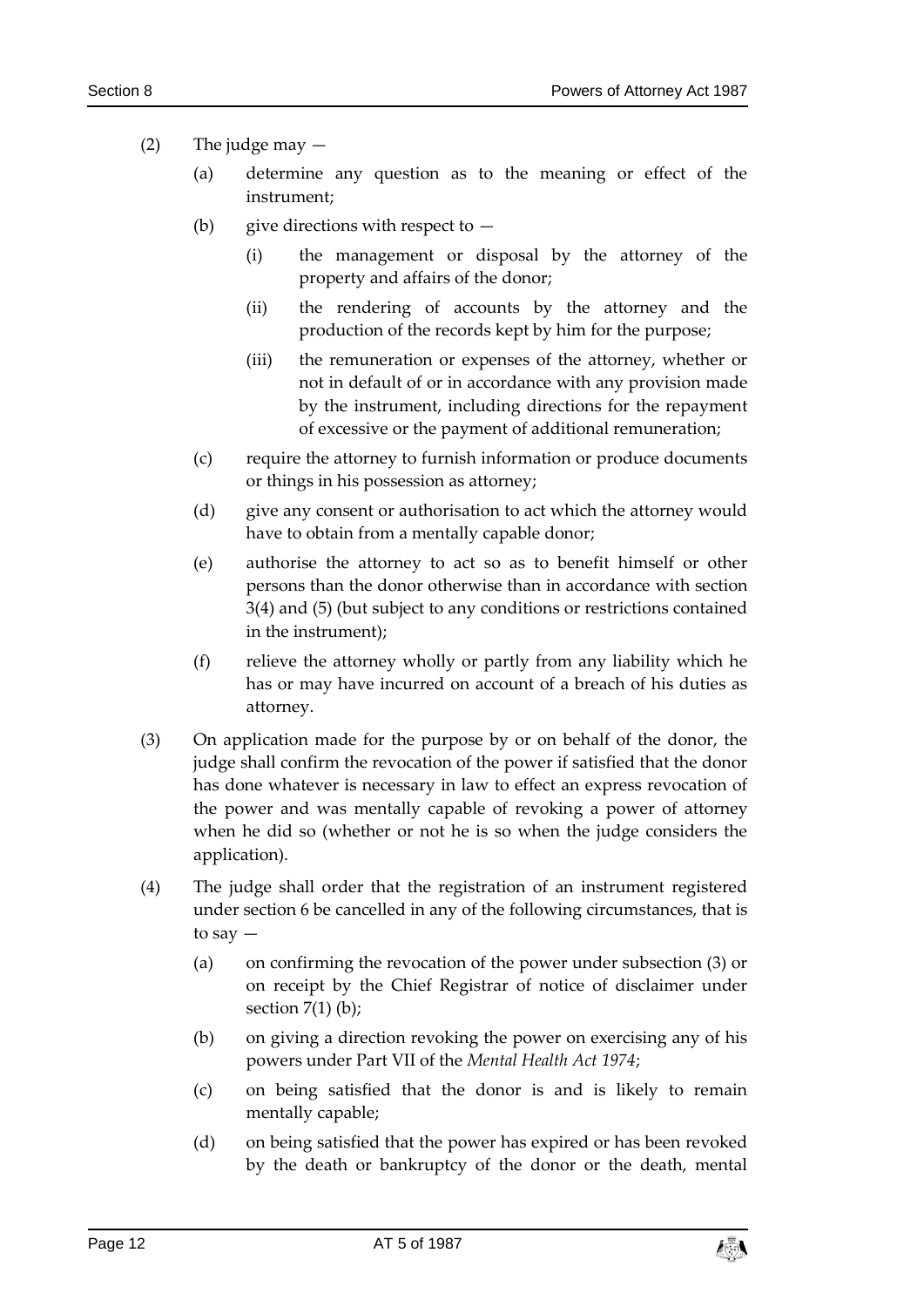incapacity or bankruptcy of the attorney or, if the attorney is a body corporate, its winding up or dissolution;

- (e) on being satisfied that the power was not a valid and subsisting enduring power when registration was effected;
- (f) on being satisfied that fraud or undue pressure was used to induce the donor to create the power; or
- (g) on being satisfied that, having regard to all the circumstances and in particular the attorney's relationship to or connection with the donor, the attorney is unsuitable to be the donor's attorney.
- (5) Where the judge orders that the registration of an instrument be cancelled on being satisfied of the matters specified in subsection (4)(f) or (g), he shall by order revoke the power created by the instrument.
- (6) Where an order for the cancellation of the registration of an instrument is made under subsection (4) except paragraph (c), the instrument shall be delivered up to be cancelled, unless the judge otherwise directs.

# <span id="page-12-0"></span>**PROTECTION OF ATTORNEY AND THIRD PARTIES**

# <span id="page-12-1"></span>**9 Protection of attorney and third persons where power invalid or revoked**

[P1985/29/9]

- (1) Subsections (2) and (3) apply where an instrument which did not create a valid power of attorney has been registered under section 6 (whether or not the registration has been cancelled at the time of the act or transaction in question).
- (2) An attorney who acts in pursuance of the power shall not incur any liability (either to the donor or to any other person) by reason of the nonexistence of the power unless at the time of acting he knows —
	- (a) that the instrument did not create a valid enduring power; or
	- (b) that an event has occurred which, if the instrument had created a valid enduring power, would have had the effect of revoking the power; or
	- (c) that, if the instrument had created a valid enduring power, the power would have expired before that time.
- (3) Any transaction between the attorney and another person shall, in favour of that person, be as valid as if the power had then been in existence, unless at the time of the transaction that person has knowledge of any of the matters mentioned in subsection (2).
- (4) Where the interest of a purchaser depends on whether a transaction between the attorney and another person was valid by virtue of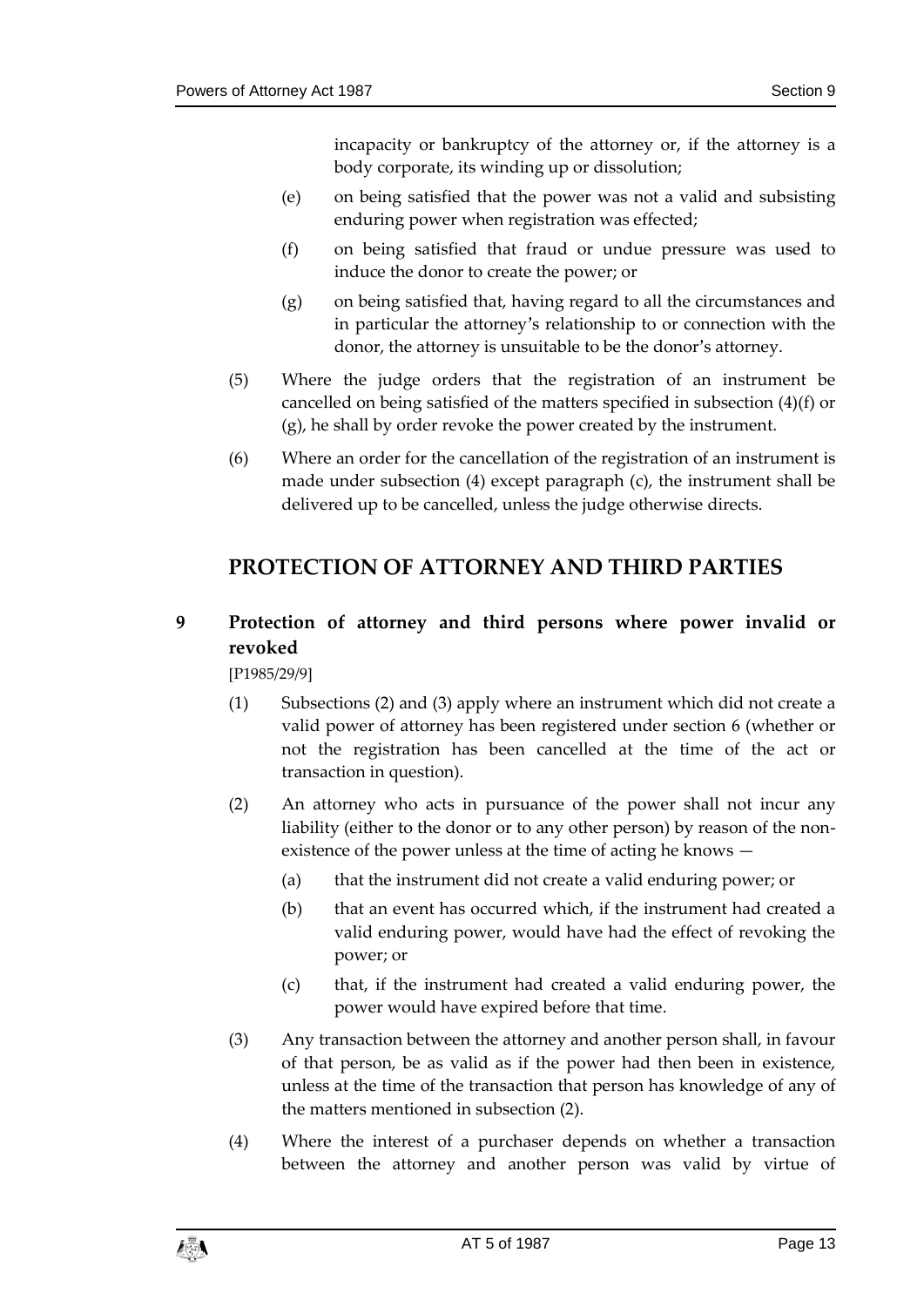subsection (3), it shall be conclusively presumed in favour of the purchaser that the transaction was valid if —

- (a) the transaction between that person and the attorney was completed within 12 months of the date on which the power came into operation; or
- (b) that person makes a statutory declaration, before or within 3 months after the completion of the purchase, that he had no reason at the time of the transaction to doubt that the attorney had authority to dispose of the property which was the subject of the transaction.
- (5) For the purposes of section 4 of the *Powers of Attorney Act 1983* (protection of attorney and third persons where action is taken under the power of attorney in ignorance of its revocation) in its application to an enduring power the revocation of which by the donor is invalid by virtue of section 7(1)(a) unless and until confirmed by the judge under section 8(3), knowledge of the confirmation of the revocation is, but knowledge of the unconfirmed revocation is not, knowledge of the revocation of the power.
- (6) Schedule 2 shall have effect to confer protection in cases where the instrument failed to create a valid enduring power and the power has been revoked by the donor's mental incapacity.
- <span id="page-13-0"></span>(7) In this section "purchaser" and "purchase" have the meanings specified in section 2 of the *Conveyancing Act 1908*.

## **SUPPLEMENTARY**

## <span id="page-13-1"></span>**10 Application of Mental Health Act provisions relating to the judge** [P1985/29/10]

- (1) The following provisions of Part 7 of the *Mental Health Act 1998* shall apply to persons within and proceedings under this Act in accordance with this subsection and subsection  $(2)$ , namely  $-$ 
	- (a) section 98(1) (exercise of functions conferred on the judge) shall apply to proceedings under this Act as it applies to proceedings under the said Part VII;**<sup>6</sup>**
	- (b) section 106 (powers of judge) shall apply to proceedings under this Act with respect to persons within this Act as it applies to the proceedings mentioned in subsection (1) of that section;**<sup>7</sup>**
	- (c) section 107 (appeals) shall apply to any decision of the judge in proceedings under this Act as it applies to any decision to which that section applies;**8**

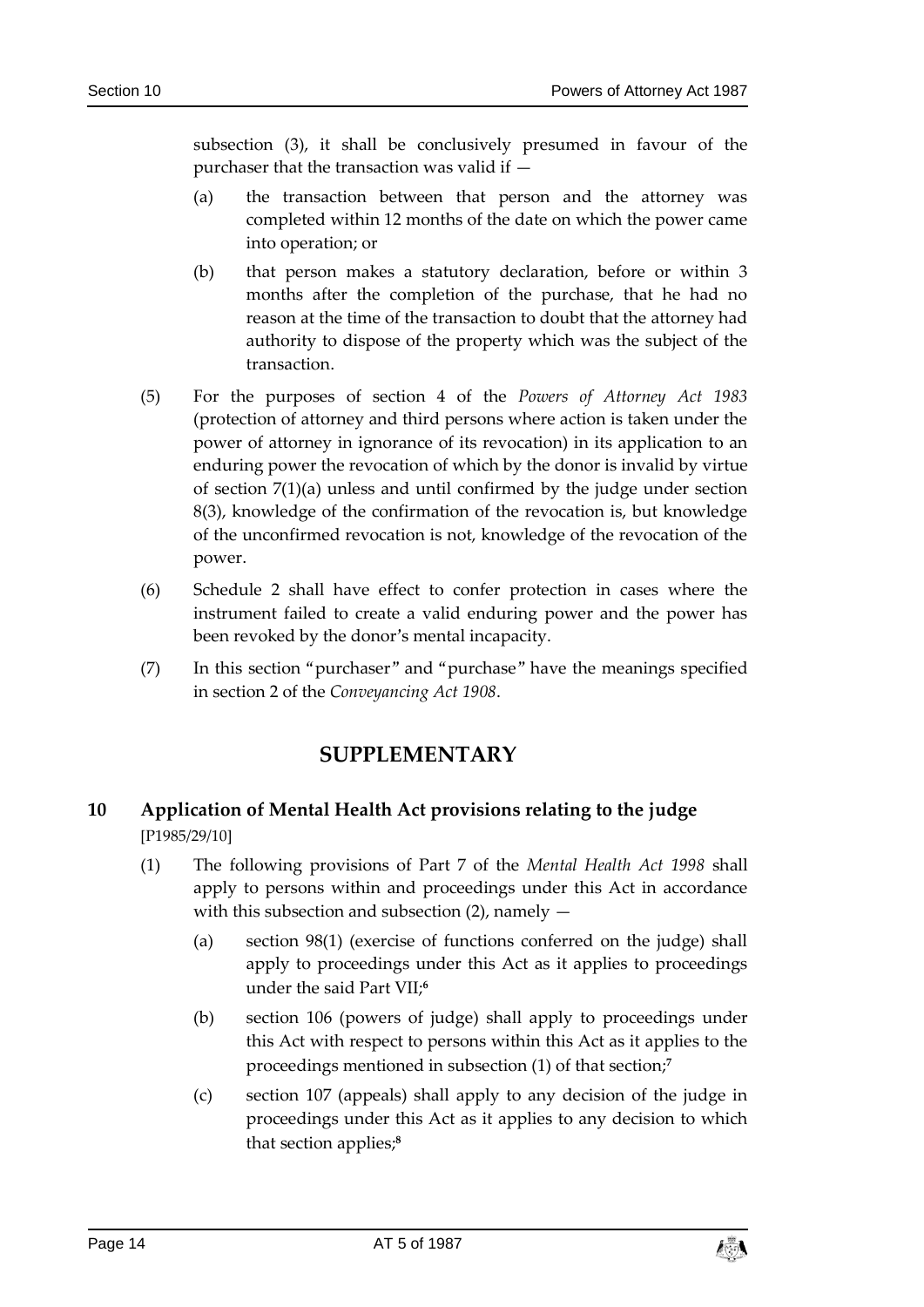- (d) section 108 except subsection (4) (rules of procedure) shall apply to proceedings under this Act and persons within this Act as it applies to the proceedings and persons mentioned in that section.**<sup>9</sup>**
- (2) Any functions conferred or imposed by the provisions of the said Part 7 applied by subsection (1) shall be exercisable also for the purposes of this Act.**<sup>10</sup>**
- (3) In this section "persons within this Act" means the donors of and attorneys under enduring powers of attorney whether or not they would be patients for the purposes of the said Part 7.**<sup>11</sup>**

#### <span id="page-14-0"></span>**11 Application to joint and joint and several attorneys**

[P1985/29/11]

- (1) An instrument which appoints more than one person to be an attorney cannot create an enduring power unless the attorneys are appointed to act jointly or jointly and severally.
- (2) This Act, in its application to joint attorneys, applies to them collectively as it applies to a single attorney but subject to the modifications specified in Part I of Schedule 3.
- (3) This Act, in its application to joint and several attorneys, applies with the modifications specified in subsections (4) to (7) below and in Part II of Schedule 3.
- (4) A failure, as respects any one attorney, to comply with the requirements of section 2(1) to (9) and of regulations under section 2(2) shall prevent the instrument from creating such a power in his case, without however affecting its efficacy for that purpose as respects the other or others, or its efficacy in his case for the purpose of creating a power of attorney which is not an enduring power.
- (5) Where one or more but not both or all the attorneys makes or joins in making an application for registration of the instrument then —
	- (a) an attorney who is not an applicant as well as one who is may act pending the initial determination of the application as provided in section 1(2) (or under section 5);
	- (b) notice of the application shall also be given under Schedule 1 to the other attorney or attorneys; and
	- (c) objection may validly be taken to the registration on a ground relating to an attorney or to the power of an attorney who is not an applicant as well as to one or the power of one who is an applicant.
- (6) The judge shall not refuse under section 6(7) to order that an instrument be registered because a ground of objection to an attorney or power is established if an enduring power subsists as respects some attorney who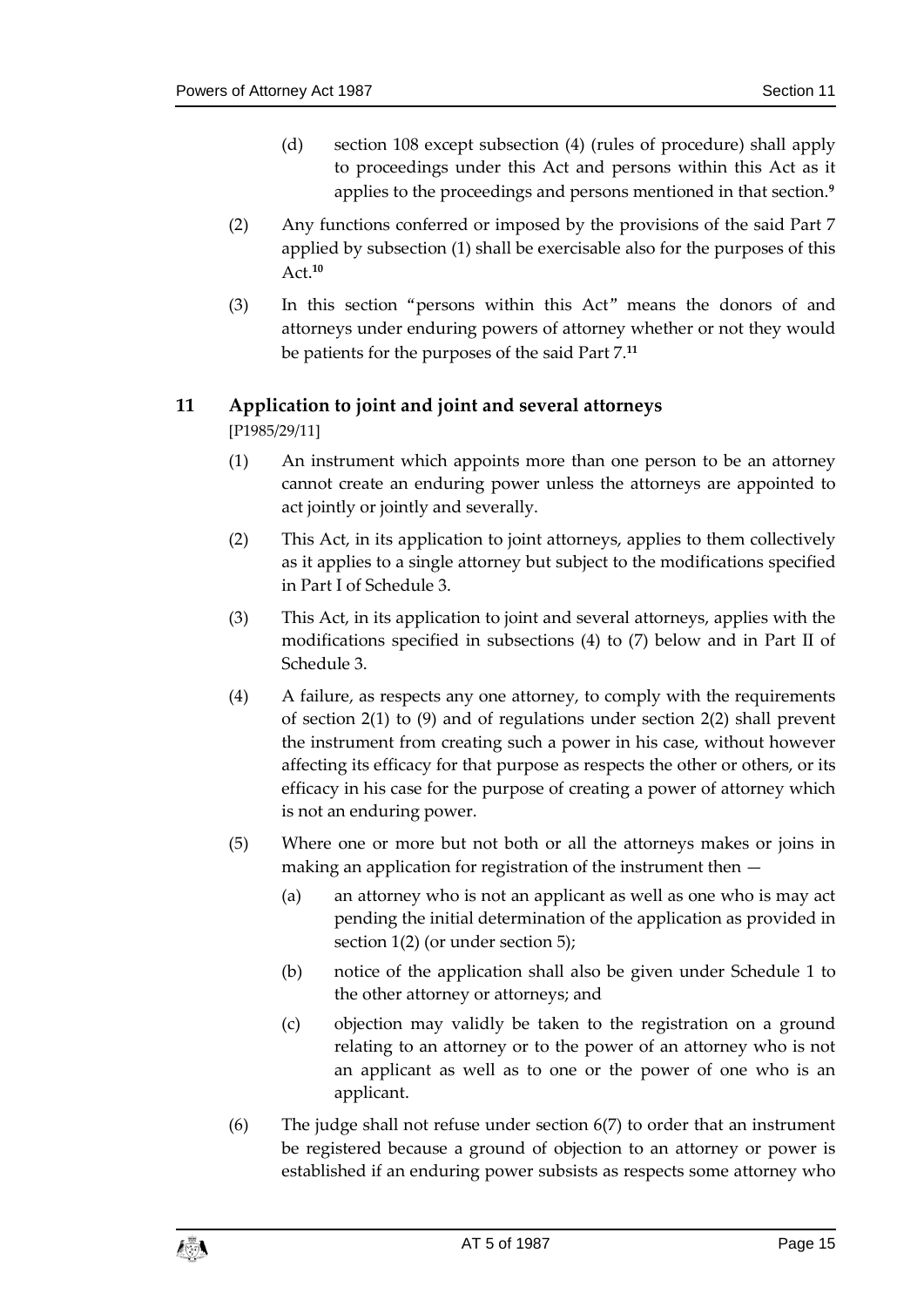is not affected thereby but shall order that such qualification as may be prescribed by rules shall be noted in the register.

(7) The judge shall not order that the registration of an instrument under section 8(4) be cancelled for any of the causes there specified if an enduring power subsists as respects some attorney who is not affected thereby but shall order that such qualification as may be prescribed by rules shall be noted in the register.

# <span id="page-15-0"></span>**12 Power to modify pre-registration requirements in certain cases**

[P1985/29/12]

- (1) The Clerk of the Rolls may by order exempt attorneys of such descriptions as he thinks fit from the requirements of this Act to give notice to relatives prior to registration.
- (2) Subject to subsection (3), where an order is made under this section with respect to attorneys of a specified description then, during the currency of the order, this Act shall have effect in relation to any attorney of that description with the omission of so much of section 4(3) and Schedule 1 as requires notice of an application for registration to be given to relatives.
- (3) Notwithstanding that an attorney under a joint or joint and several power is of a description specified in a current order under this section, subsection (2) shall not apply in relation to him if any of the other attorneys under the power is not of a description specified in that or another current order under this section.
- (4) An order under this section shall not have effect unless it is approved by Tynwald.

#### <span id="page-15-1"></span>**13 Interpretation**

[P1985/29/13]

 $(1)$  In this Act —

"**enduring power**" is to be construed in accordance with section 2;

- "**the judge**" is to be construed in accordance with section 98(1) of the *Mental Health Act 1998* as applied by section 10;**<sup>12</sup>**
- "**mentally incapable**" or "**mental incapacity**", except where it refers to revocation at common law, means, in relation to any person, that he is incapable by reason of mental disorder of managing and administering his property and affairs, and "**mentally capable**" and "**mental capacity**" shall be construed accordingly;
- "**mental disorder**" has the same meaning as it has in the *Mental Health Act 1998*; **13**

"**notice**" means notice in writing;

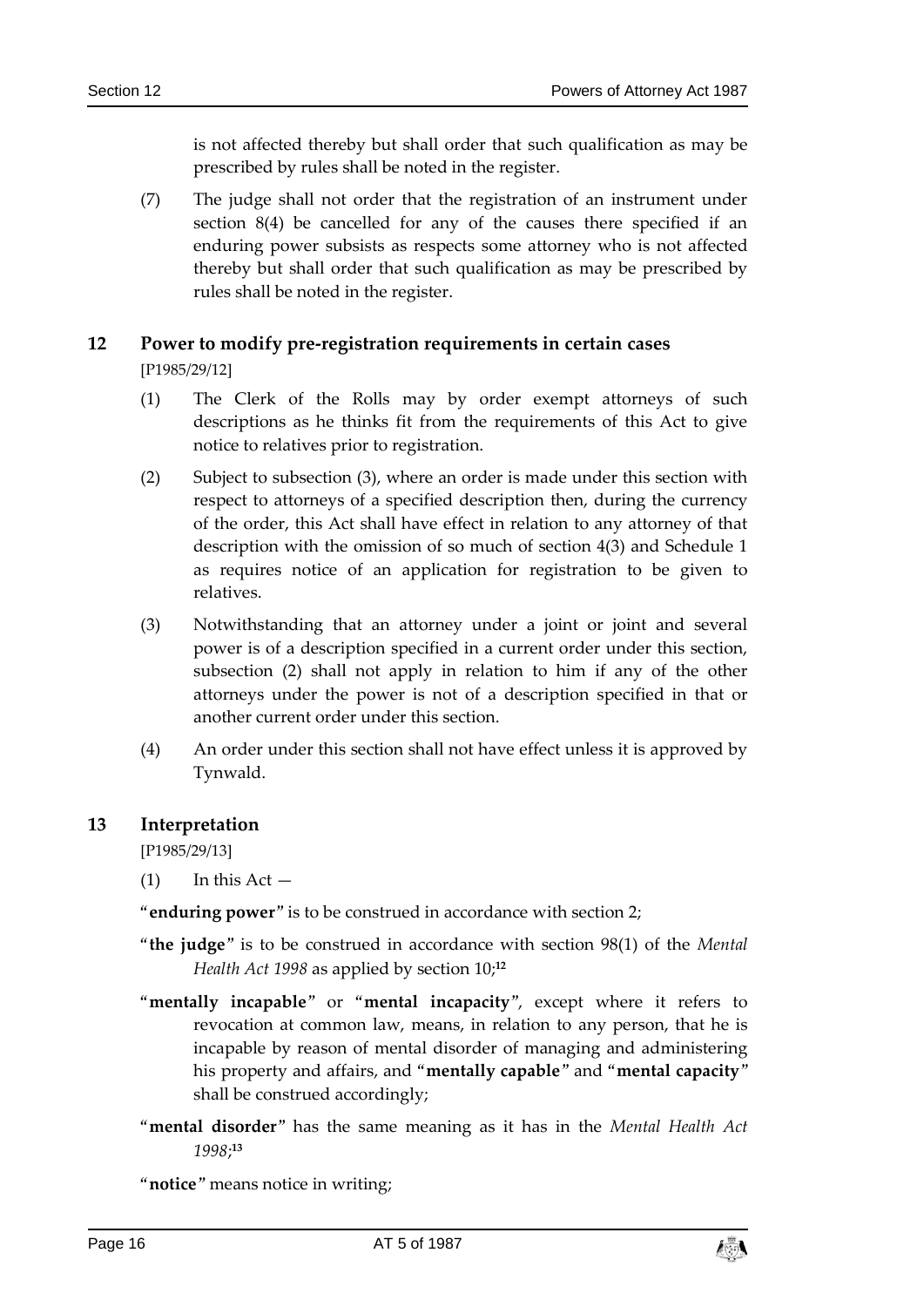"**rules**" means rules under Part 7 of the *Mental Health Act 1998* as applied by section 10;**<sup>14</sup>**

#### "**trust corporation**" ......**<sup>15</sup>**

(2) Any question arising under or for the purposes of this Act as to what the donor of the power might at any time be expected to do shall be determined by assuming that he had full mental capacity at the time but otherwise by reference to the circumstances existing at that time.

#### <span id="page-16-0"></span>**14 Short title and commencement**

- (1) This Act may be cited as the Powers of Attorney Act 1987.
- (2) This Act shall come into force on such day as the Governor in Council may by order appoint.**16**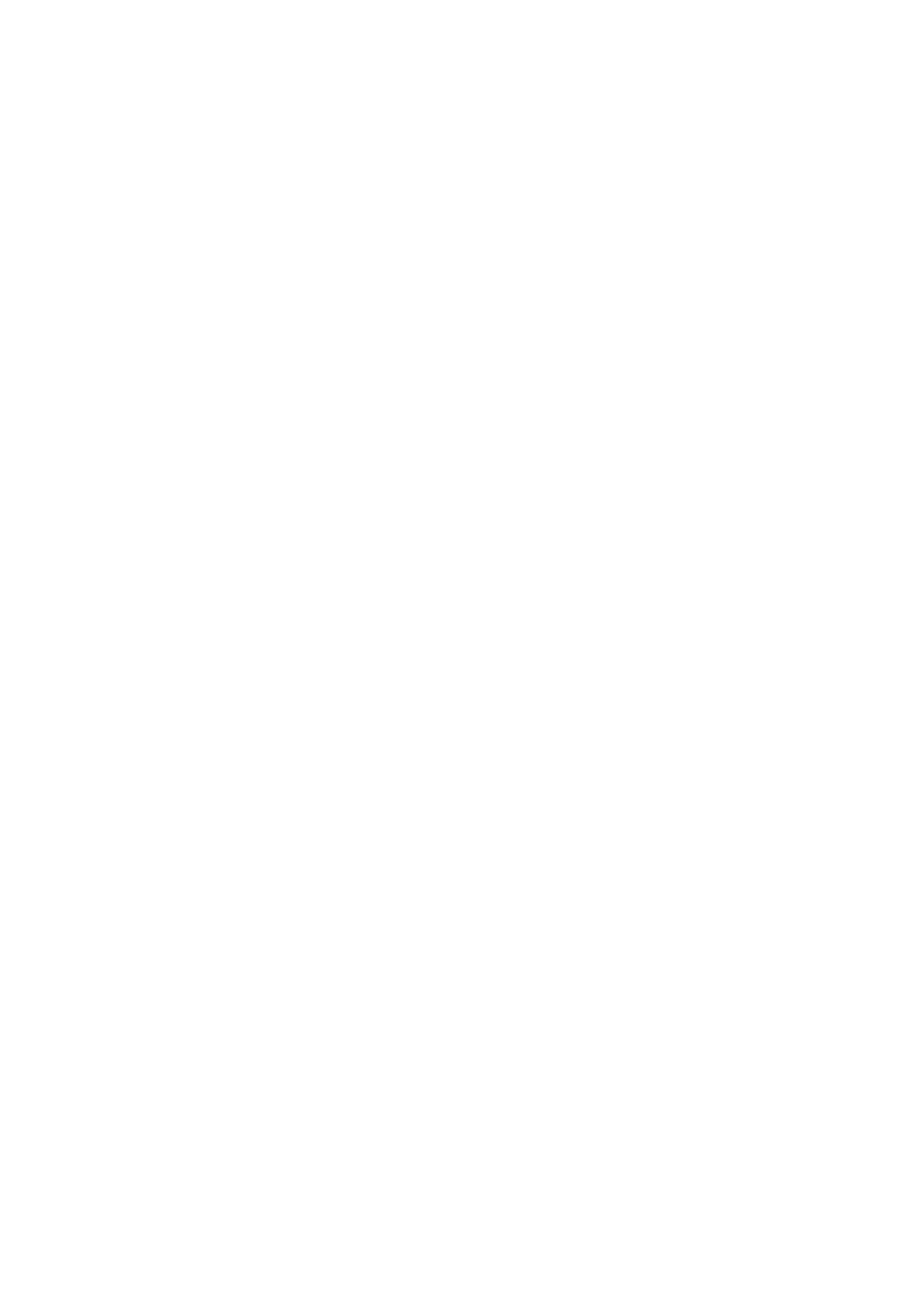#### **Schedule 1**

#### <span id="page-18-0"></span>**NOTIFICATION PRIOR TO REGISTRATION**

Section 4(3)

# <span id="page-18-1"></span>**PART I – DUTY TO GIVE NOTICE TO RELATIVES AND DONOR**

#### DUTY TO GIVE NOTICE TO RELATIVES

1. Subject to paragraph 3, before making an application for registration the attorney shall give notice of his intention to do so to all those persons (if any) who are entitled to receive notice by virtue of paragraph 2.

2. (1) Subject to the limitations contained in sub-paragraphs (2) to (4), persons of the following classes (referred to in this Act as "**relatives**") are entitled to receive notice under paragraph 1 —

- (a) the donor's spouse or civil partner;**<sup>17</sup>**
- (b) the donor's children;
- (c) the donor's parents;
- (d) the donor's brothers and sisters, whether of the whole or half blood;
- (e) the surviving spouse or surviving civil partner of a child of the donor;**<sup>18</sup>**
- (f) the donor's grandchildren;
- (g) the children of the donor's brothers and sisters of the whole blood;
- (h) the children of the donor's brothers and sisters of the half blood;
- (i) the donor's uncles and aunts of the whole blood; and
- (j) the children of the donor's uncles and aunts of the whole blood.**<sup>19</sup>**
- (2) A person is not entitled to receive notice under paragraph 1 if
	- (a) his name or address is not known to the attorney and cannot be reasonably ascertained by him; or
	- (b) the attorney has reason to believe that he has not attained 18 years or is mentally incapable.

(3) Except where sub-paragraph (4) applies, no more than 3 persons are entitled to receive notice under paragraph 1 and, in determining the persons who are so entitled, persons falling within class (a) of sub-paragraph (1) are to be preferred to persons falling within class (b), persons falling within class (b) are to be preferred to persons falling within class (c); and so on.

(4) Notwithstanding the limit of 3 specified in sub-paragraph (3), where —

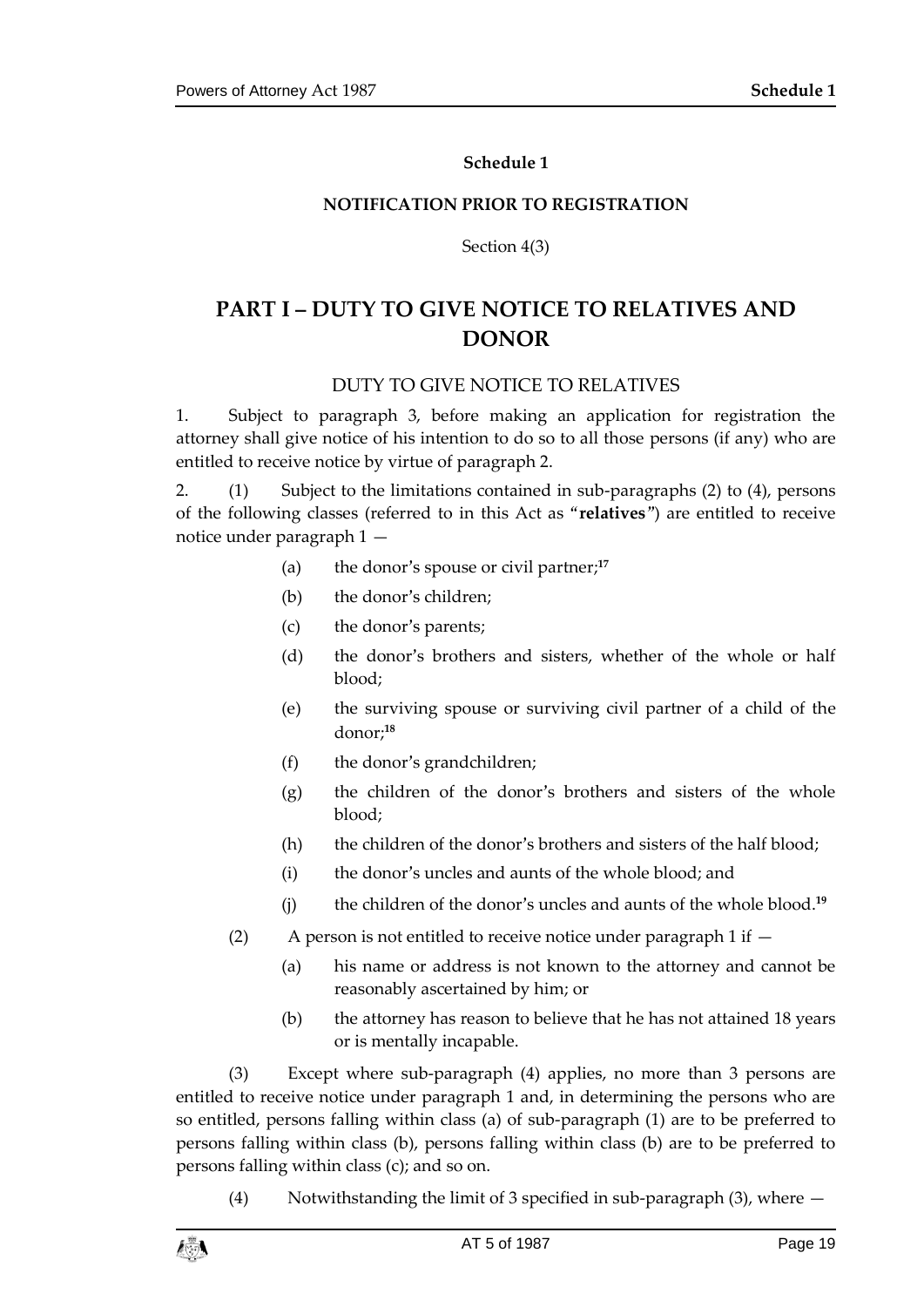- (a) there is more than one person falling within any of classes (a) to  $(i)$ of sub-paragraph (1), and
- (b) at least one of those persons would be entitled to receive notice under paragraph 1,

then, subject to sub-paragraph (2), all the persons falling within that class are entitled to receive notice under paragraph 1.

3. (1) An attorney shall not be required to give notice under paragraph 1 to himself or to any other attorney under the power who is joining in making the application, notwithstanding that he or, as the case may be, the other attorney is entitled to receive notice by virtue of paragraph 2.

(2) In the case of any person who is entitled to receive notice under paragraph 1, the attorney, before applying for registration, may make an application to the judge to be dispensed from the requirement to give notice to that person; and the judge shall grant the application if he is satisfied —

- (a) that it would be undesirable or impracticable for the attorney to give notice to that person; or
- (b) that no useful purpose is likely to be served by giving notice to that person.

#### DUTY TO GIVE NOTICE TO DONOR

4. (1) Subject to sub-paragraph (2), before making an application for registration the attorney shall give notice of his intention to do so to the donor.

(2) Paragraph 3(2) shall apply in relation to the donor as it applies in relation to a person who is entitled to receive notice under paragraph 1.

## **PART II – CONTENTS OF NOTICES**

- 5. A notice to relatives under this Schedule
	- (a) shall be in the prescribed form;
	- (b) shall state that the attorney proposes to make an application to the judge for the registration of the instrument creating the enduring power in question;
	- (c) shall inform the person to whom it is given that he may object to the proposed registration by notice in writing to the Chief Registrar before the expiry of the period of 4 weeks beginning with the day on which the notice under this Schedule was given to him;
	- (d) shall specify, as the grounds on which an objection to registration may be made, the grounds set out in section 6(6).
- 6. A notice to the donor under this Schedule
	- (a) shall be in the prescribed form;
	- (b) shall contain the statement mentioned in paragraph 5(b); and

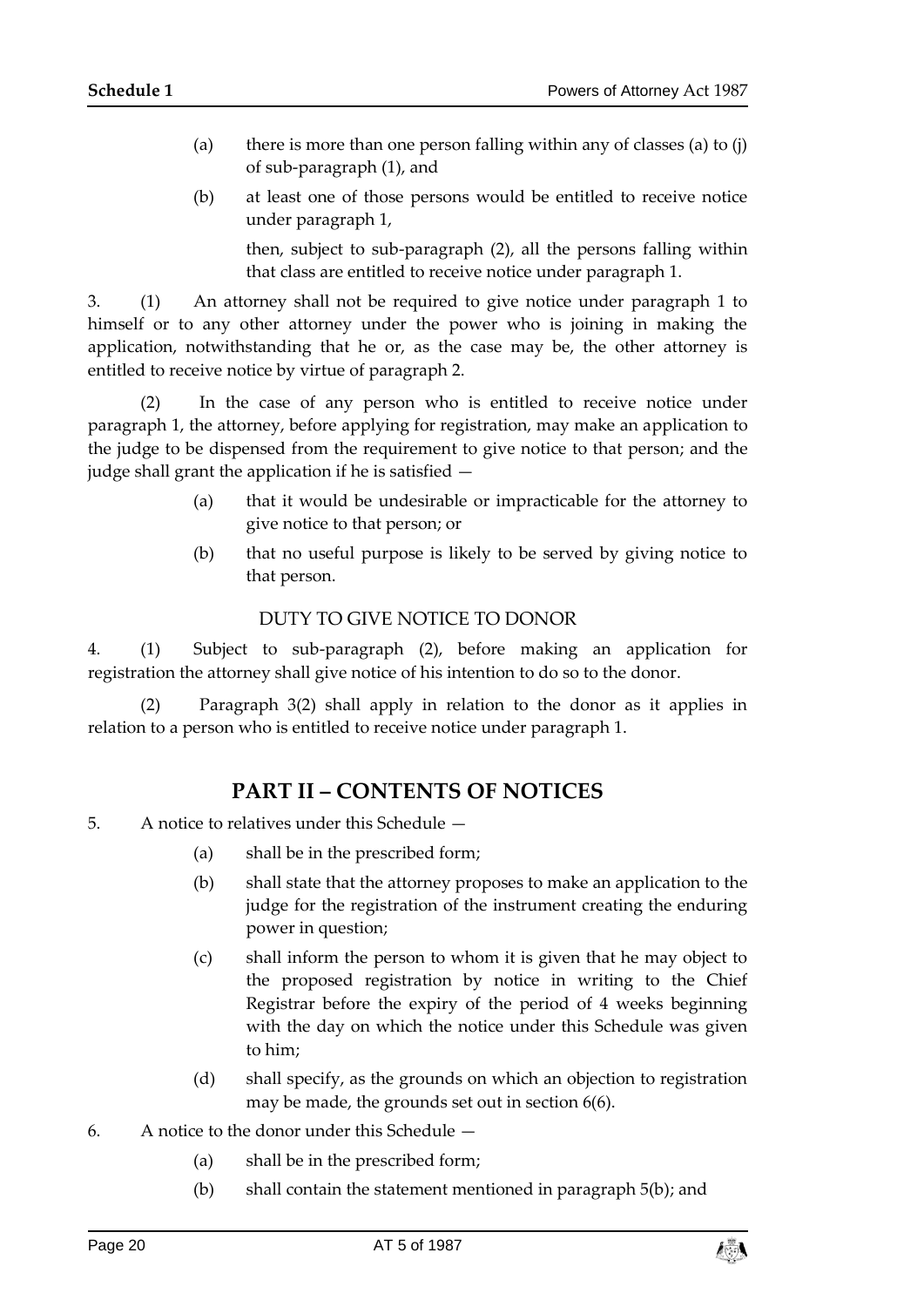(c) shall inform the donor that, whilst the instrument remains registered, any revocation of the power by him will be ineffective unless and until the revocation is confirmed by the judge.

## **PART III – DUTY TO GIVE NOTICE TO OTHER ATTORNEYS**

7. (1) Subject to sub-paragraph (2), before making an application for registration an attorney under a joint and several power shall give notice of his intention to do so to any other attorney under the power who is not joining in making the application; and paragraphs 3(2) and 5 shall apply in relation to attorneys entitled to receive notice by virtue of this paragraph as they apply in relation to persons entitled to receive notice by virtue of paragraph 2.

(2) An attorney is not entitled to receive notice by virtue of this paragraph if —

- (a) his address is not known to the applying attorney and cannot reasonably be ascertained by him; or
- (b) the applying attorney has reason to believe that he has not attained 18 years or is mentally incapable.

#### **PART IV – SUPPLEMENTARY**

8. (1) For the purposes of this Schedule an illegitimate child shall be treated as if he were the legitimate child of his mother and father.

(2) Notwithstanding anything in Part 4, Division 5 (service of documents) of the *Interpretation Act 2015*, for the purposes of this Schedule a notice given by post shall be regarded as given on the date on which it was posted.**20**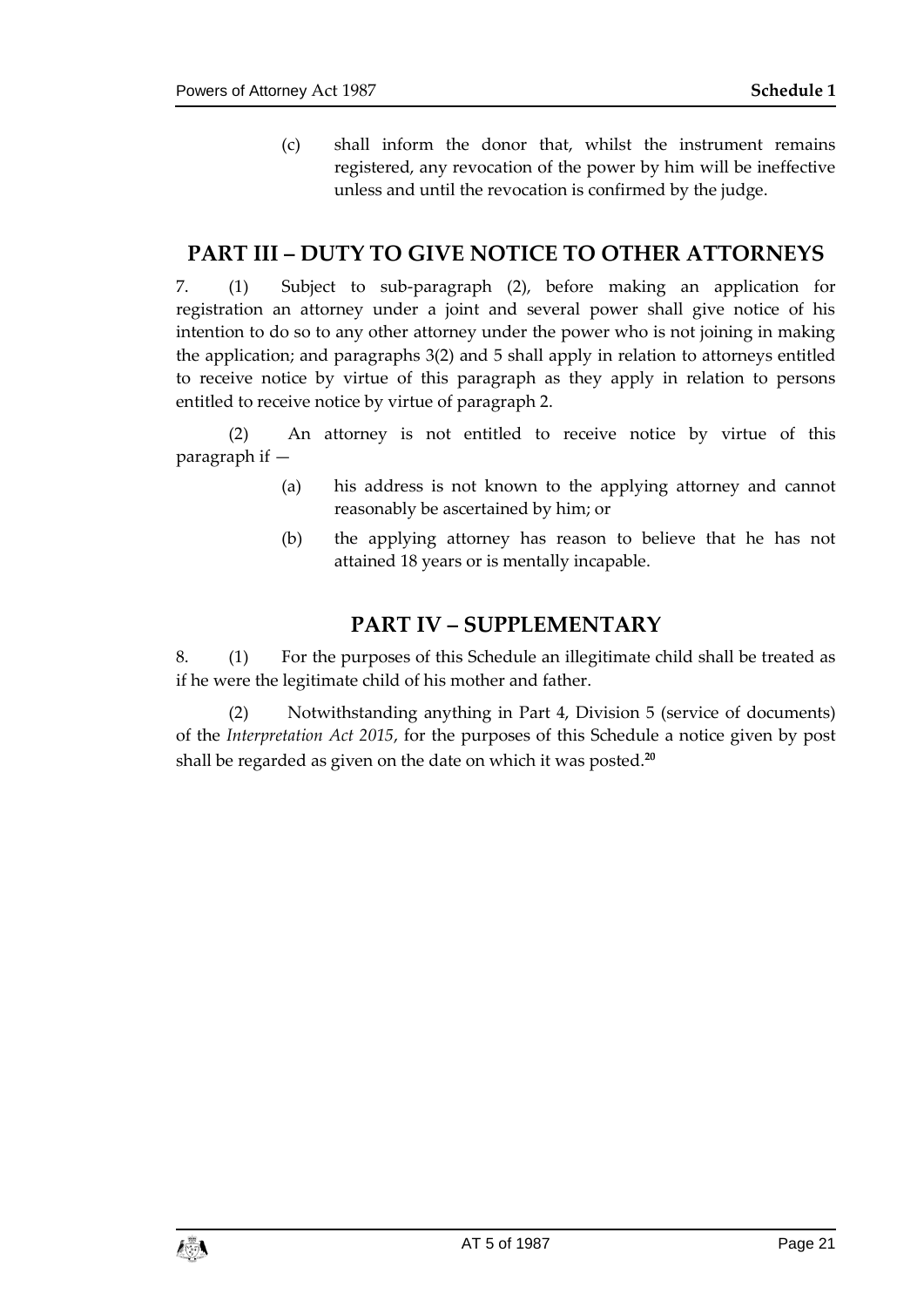#### **Schedule 2**

#### <span id="page-21-1"></span><span id="page-21-0"></span>**FURTHER PROTECTION OF ATTORNEY AND THIRD PERSONS**

#### Section 9(6)

#### 1. Where —

- (a) an instrument framed in a form prescribed under section 2(2) creates a power which is not a valid enduring power; and
- (b) the power is revoked by the mental incapacity of the donor,

paragraphs 2 and 3 shall apply, whether or not the instrument has been registered.

2. An attorney who acts in pursuance of the power shall not, by reason of the revocation, incur any liability (either to the donor or to any other person) unless at the time of acting he knows —

- (a) that the instrument did not create a valid enduring power; and
- (b) that the donor has become mentally incapable.

3. Any transaction between the attorney and another person shall, in favour of that person, be as valid as if the power had then been in existence, unless at the time of the transaction that person knows —

- (a) that the instrument did not create a valid enduring power; and
- (b) that the donor has become mentally incapable.

<span id="page-21-3"></span><span id="page-21-2"></span>4. Section 9(4) shall apply for the purpose of determining whether a transaction was valid by virtue of paragraph 3 as it applies for the purpose of determining whether a transaction was valid by virtue of section 9(3).

#### **Schedule 3**

#### **JOINT AND JOINT AND SEVERAL ATTORNEYS**

#### Section 11(2), (3)

## **PART I – JOINT ATTORNEYS**

1. In section 2(7), the reference to the time when the attorney executes the instrument shall be read as a reference to the time when the second or last attorney executes the instrument.

2. In section 2(9) and (10), the reference to the attorney shall be read as a reference to any attorney under the power.

3. In section 5, references to the attorney shall be read as including references to any attorney under the power.

4. Section 6 shall have effect as if the ground of objection to the registration of the instrument specified in subsection (6)(e) applied to any attorney under the power.

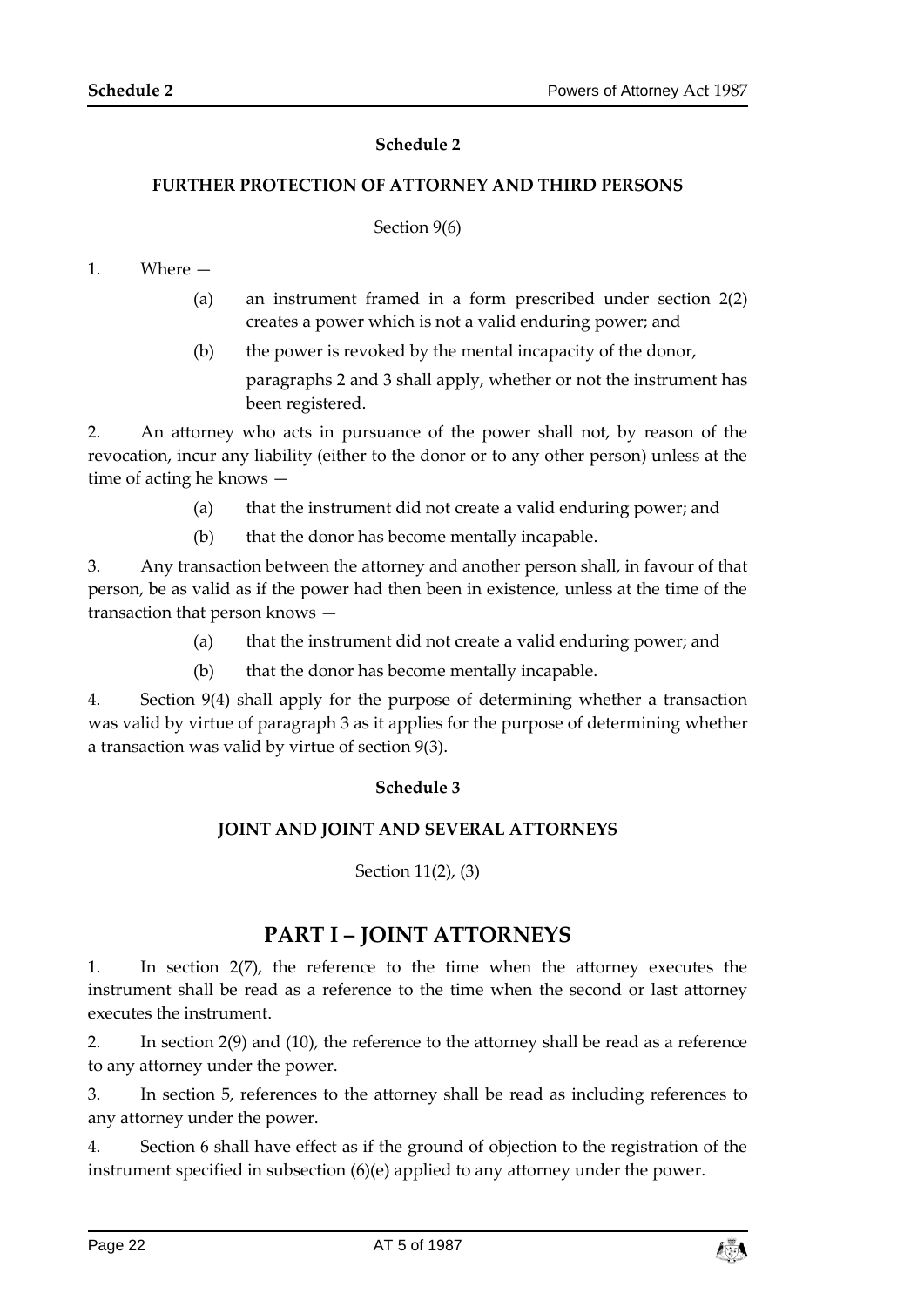5. In section 8(2), references to the attorney shall be read as including references to any attorney under the power.

6. In section 8(4), references to the attorney shall be read as including references to any attorney under the power.

## **PART II – JOINT AND SEVERAL ATTORNEYS**

7. In section 2(10), the reference to the bankruptcy of the attorney shall be construed as a reference to the bankruptcy of the last remaining attorney under the power; and the bankruptcy of any other attorney under the power shall cause that person to cease to be attorney, whatever the circumstances of the bankruptcy.

8. The restriction upon disclaimer imposed by section 4(6) applies only to those attorneys who have reason to believe that the donor is or is becoming mentally incapable.

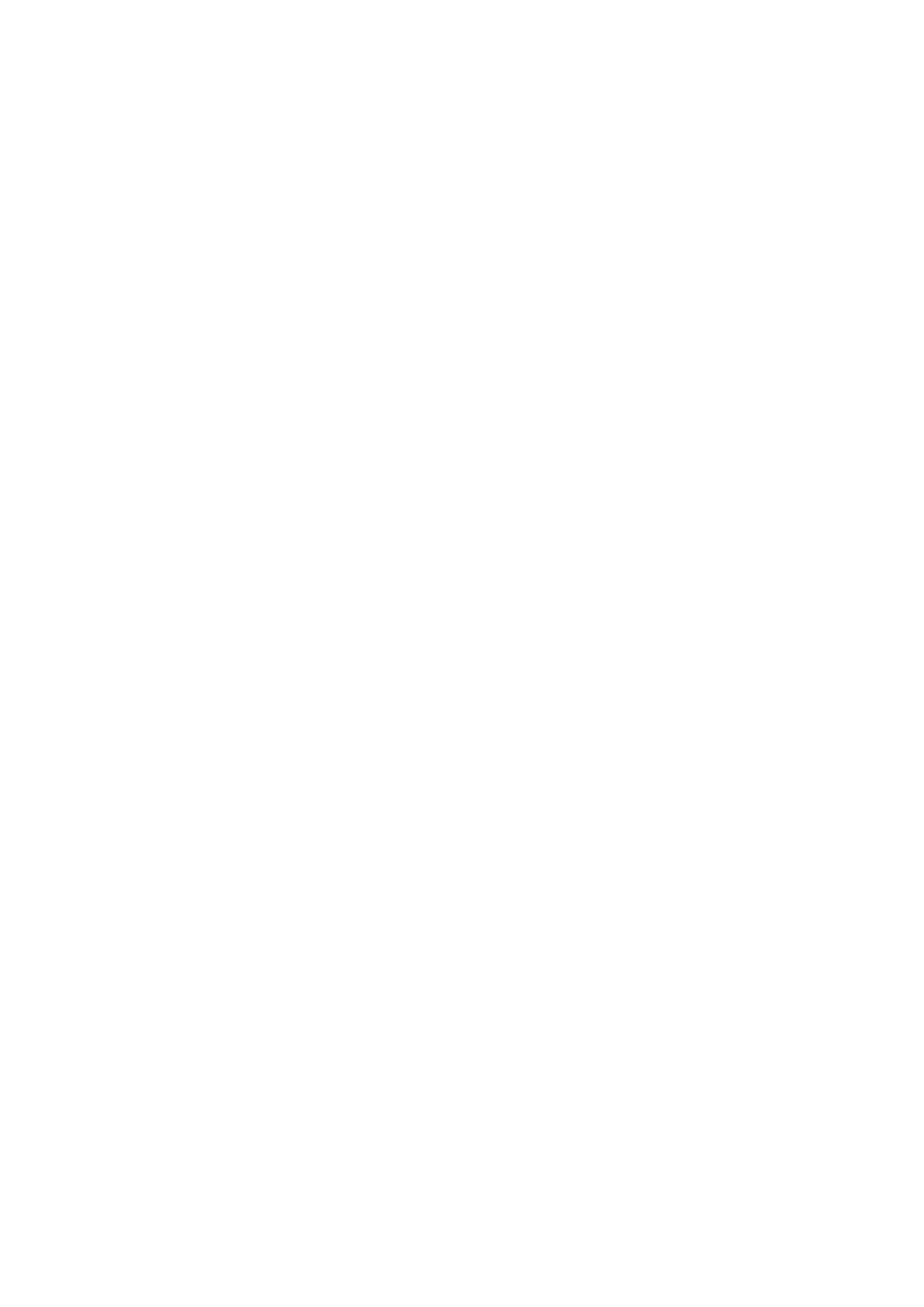#### <span id="page-24-0"></span>**ENDNOTES**

#### <span id="page-24-1"></span>**Table of Legislation History**

| Legislation | <b>Year and No</b> | Commencement |
|-------------|--------------------|--------------|
|             |                    |              |
|             |                    |              |
|             |                    |              |
|             |                    |              |

#### <span id="page-24-2"></span>**Table of Renumbered Provisions**

| Original | Current |
|----------|---------|
|          |         |
|          |         |
|          |         |
|          |         |

#### <span id="page-24-3"></span>**Table of Endnote References**

 $\overline{a}$ 

**<sup>1</sup>** Subs (8) repealed by Law Reform (Miscellaneous Provisions) Act 1996 s 2(2) (and see also s 2(3)).

**<sup>4</sup>** Para (a) amended by Civil Partnership Act 2011 Sch 14.

**<sup>5</sup>** Subs (3) amended by Mental Health Act 1998 Sch 5.

**<sup>6</sup>** Para (a) amended by Mental Health Act 1998 Sch 5.

**<sup>7</sup>** Para (b) amended by Mental Health Act 1998 Sch 5.

**<sup>8</sup>** Para (c) amended by Mental Health Act 1998 Sch 5.

**<sup>9</sup>** Subs (1) amended by Mental Health Act 1998 Sch 5. Para (d) amended by Mental Health Act 1998 Sch 5.

**<sup>10</sup>** Subs (2) amended by Mental Health Act 1998 Sch 5.

**<sup>11</sup>** Subs (3) amended by Mental Health Act 1998 Sch 5.

**<sup>12</sup>** Definition of "the judge" amended by Mental Health Act 1998 Sch 5.

**<sup>13</sup>** Definition of "mental disorder" amended by Mental Health Act 1998 Sch 5.

**<sup>14</sup>** Definition of "rules" amended by Mental Health Act 1998 Sch 5.

**<sup>15</sup>** Definition of "trust corporation" repealed by Administration of Estates Act 1990 Sch 5.

**<sup>16</sup>** ADO (whole Act) 1/1/1988 (GC375/87).

**<sup>17</sup>** Item (a) amended by Civil Partnership Act 2011 Sch 14.

**<sup>18</sup>** Item (e) amended by Civil Partnership Act 2011 Sch 14.



**<sup>2</sup>** Subs (11) amended by Mental Health Act 1998 Sch 5.

**<sup>3</sup>** Subs (3) repealed by Law Reform (Miscellaneous Provisions) Act 1996 s 2(2) (and see also s 2(3)).